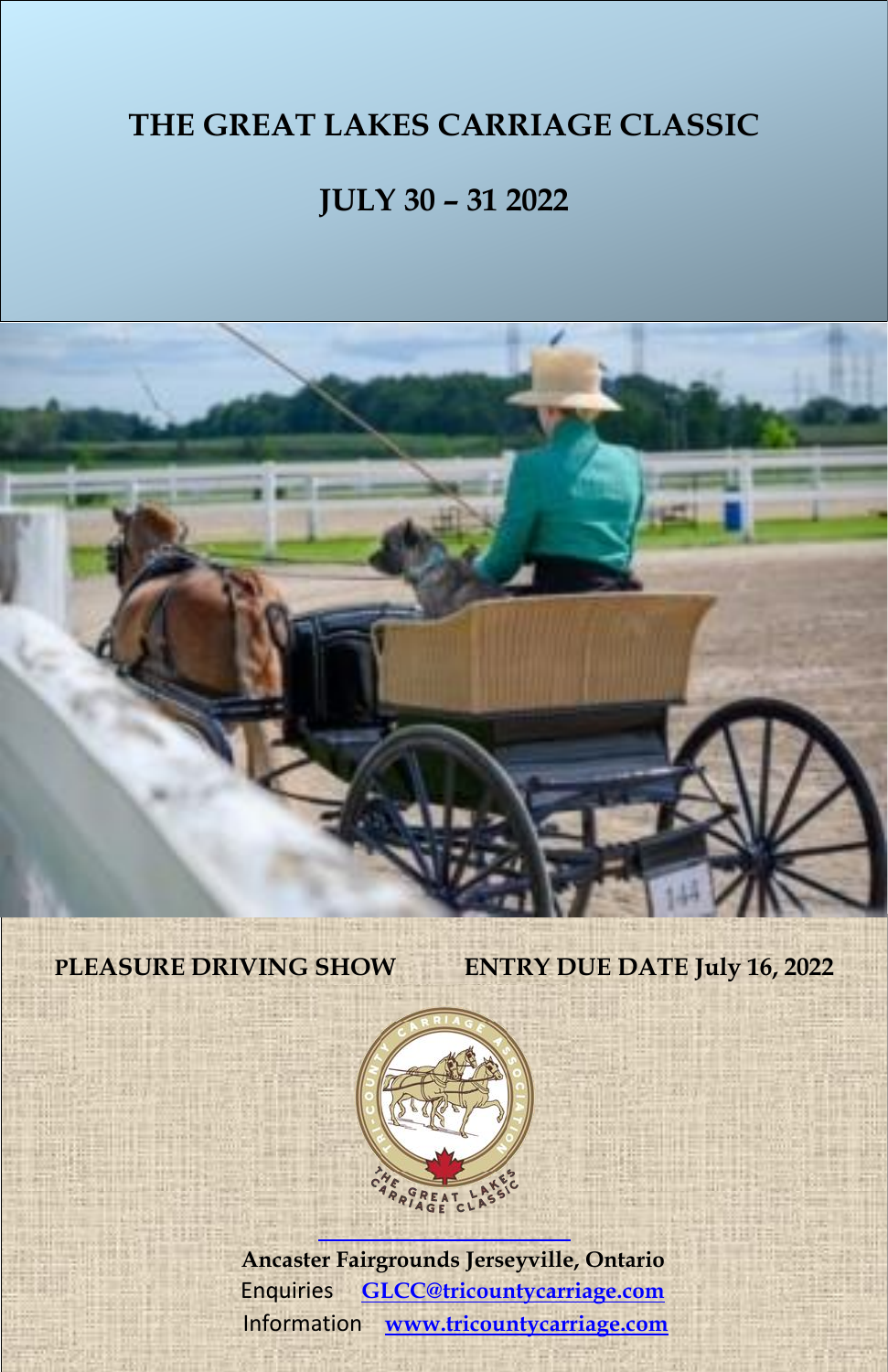Dear Exhibitors and Friends:

We are very pleased this year to welcome you to the fourth Great Lakes Carriage Classic (GLCC) Pleasure Driving Show.

This is a year of change for the event. The date has changed from late August to the "Civic Weekend"- July 30 to 31, 2022. This August long weekend will be the date for this show moving forward. By this change the show has avoided timing conflicts with other established shows. The Ancaster Fairgrounds remains the event venue as a new and improved site with the construction of a 75,000 square foot building containing a 120 by 300-foot indoor show ring and 100 indoor stalls. Camping, expanded RV hookups and washrooms with indoor showers are all available on site.

The objective for this show is to provide a diverse range of driving enthusiasts with a Canadian experience to show their equine partners and advance their driving skills. Welcoming to new through to experienced competitors this show offers something for everyone. Junior and para drivers are encouraged to participate in this and all TCCA shows.

Public education will be one of the show focuses with commentary explaining the rules and features of the different classes. A carriage parade will highlight the different vehicles used in the sport.

In this year of 2022, The GLCC will be a two-day pleasure show and with sufficient interest, the CDE dressage and cones third day will be reinstated in 2023.

The GLCC judges are Francois Bergeron from Quebec and Nicole Cable from New York State, with Mary Cork from Ontario acting as TD. Brian Errico returns as the announcer.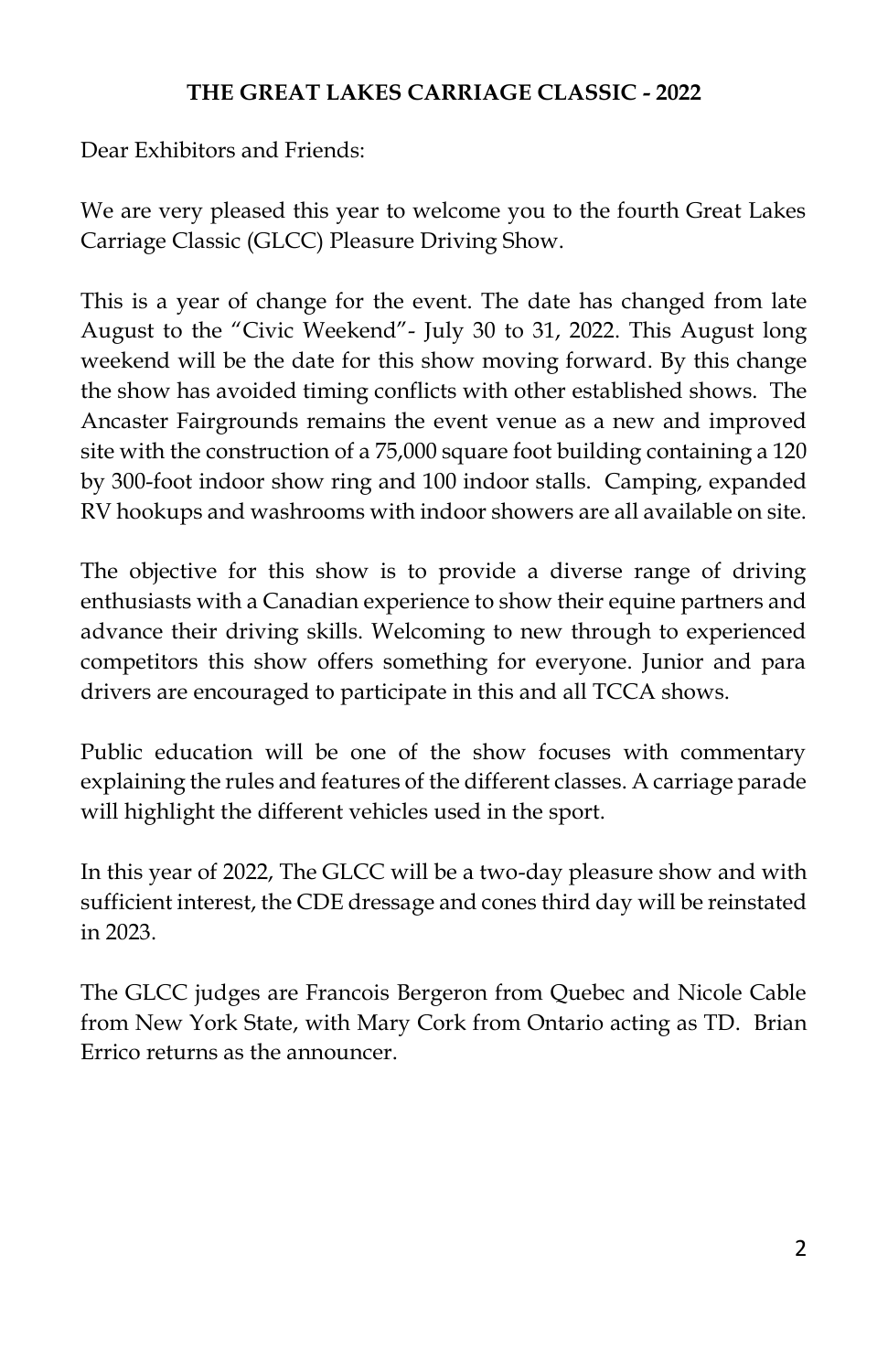The classes within each division will include turnout, working, reinsmanship and now two cones' classes. The same vehicle will be used for all five classes of a division. The divisions have expanded with the splitting of the utility division into utility horse and utility VSE/ pony.

Besides the divisional classes, competitors will have a choice from a wide variety of fun classes such as the ride and drive, costume and carriage dog. Youth will be introduced to driving in the red light/green light class.

The beginner division has changed into the coach assisted division with new rules for competitors in this division. The Audrey Bostwick Memorial Trophy will be presented for the first time to the top junior competitor at this year's show.

A ticketed sit-down dinner catered by Alice's Restaurant will be held on Saturday evening and a box meal hosted by Tri-County Carriage Association will occur during the Awards Ceremony. Food will be available on site from early morning to late afternoon and a variety of vendors will be present.

All are welcome to attend as spectators at no charge. Volunteers are welcome and encouraged to participate in and enjoy the show's activities while gaining a better understanding of the historical sport of carriage driving.

As the Covid pandemic continues the show committee will remain up to date with national and provincial mandates and appropriate changes in protocols will be made as required.

TCCA expresses its appreciation to supporters for making the club's events and this, the 2022 GLCC possible.

Sincerely. Jean McLean, GLCC Show Manager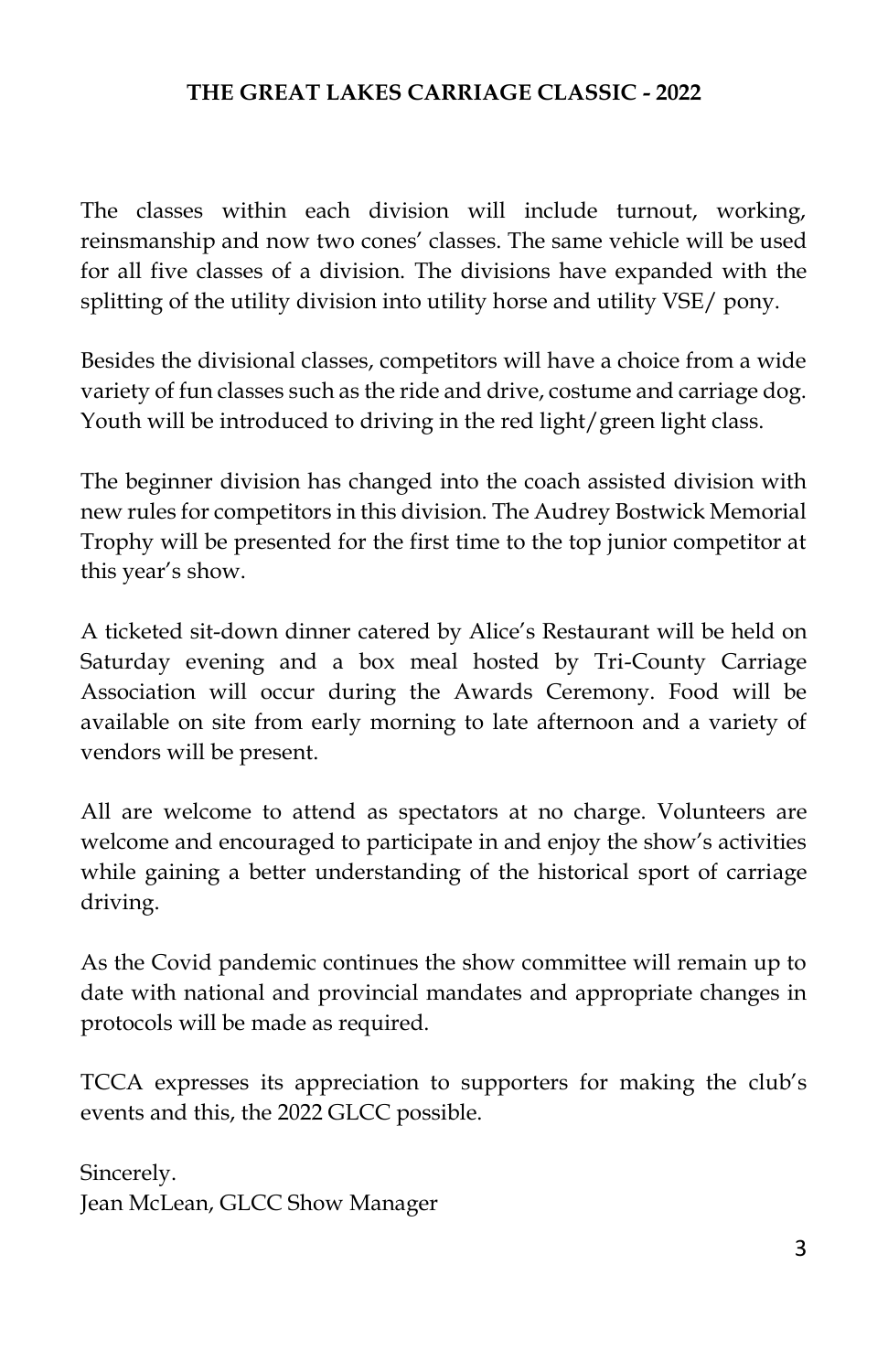### **TRI-COUNTY CARRIAGE ASSOCIATION BOARD OF DIRECTORS**

| President            | Jackie Shute         |
|----------------------|----------------------|
| Treasurer            | <b>Jean McLean</b>   |
| Secretary            | Patti Weir           |
| Membership           | Karen McCrea         |
| IT and Website       | Jennifer Gaylor      |
| Show/Events          | Lori Rafter          |
|                      | Sheila Klerks        |
| GLCC/Virtual Clinics | Jean McLean          |
| <b>Social Drives</b> | Lynda & David Davies |
| Equipment            | Valerie Williams     |
| Past President       | Ken Armstrong        |

### **ABOUT TRI-COUNTY CARRIAGE ASSOCIATION (TCCA)**

Tri-County Carriage Association (TCCA) was started in 1983 by a group of enthusiasts living in Southwestern Ontario. Members share their love of carriage driving and continue to build and expand on this historical sport ensuring its future for all to take part in. Education seminars, live and virtual, plus driving clinics are held throughout the year. Activities are open to all age groups from youth to seasoned drivers and including para drivers. The club has a very active social drive component that provides opportunities throughout the spring, summer and fall for drivers to visit different club members' properties to socialize and drive in a non-competitive setting. Yearly competitions include the Great Lakes Carriage Classic and a one-day Combined Test Day in the spring.

Information sources:

• **Website** [www.tricountycarriage.com](http://www.tricountycarriage.com/)

**Facebook Community Page –** Facebook: @Tri-County Carriage Community

• **Facebook Official Page -** Facebook: @Tri-County Carriage Association Through these sources, members are able to keep informed of club activities, share information and sell driving related items.

Registration for TCCA events can be paid for by:

- E-transfer to [treasurer@tricountycarriage.com](mailto:treasurer@tricountycarriage.com)
- PayPal, OR PayPal with credit card
- Cheque made payable to and mailed to: Tri-County Carriage Association - c/o Jean McLean, Treasurer, 26 Elodia Court, Hamilton ON L9C 7R2, Canada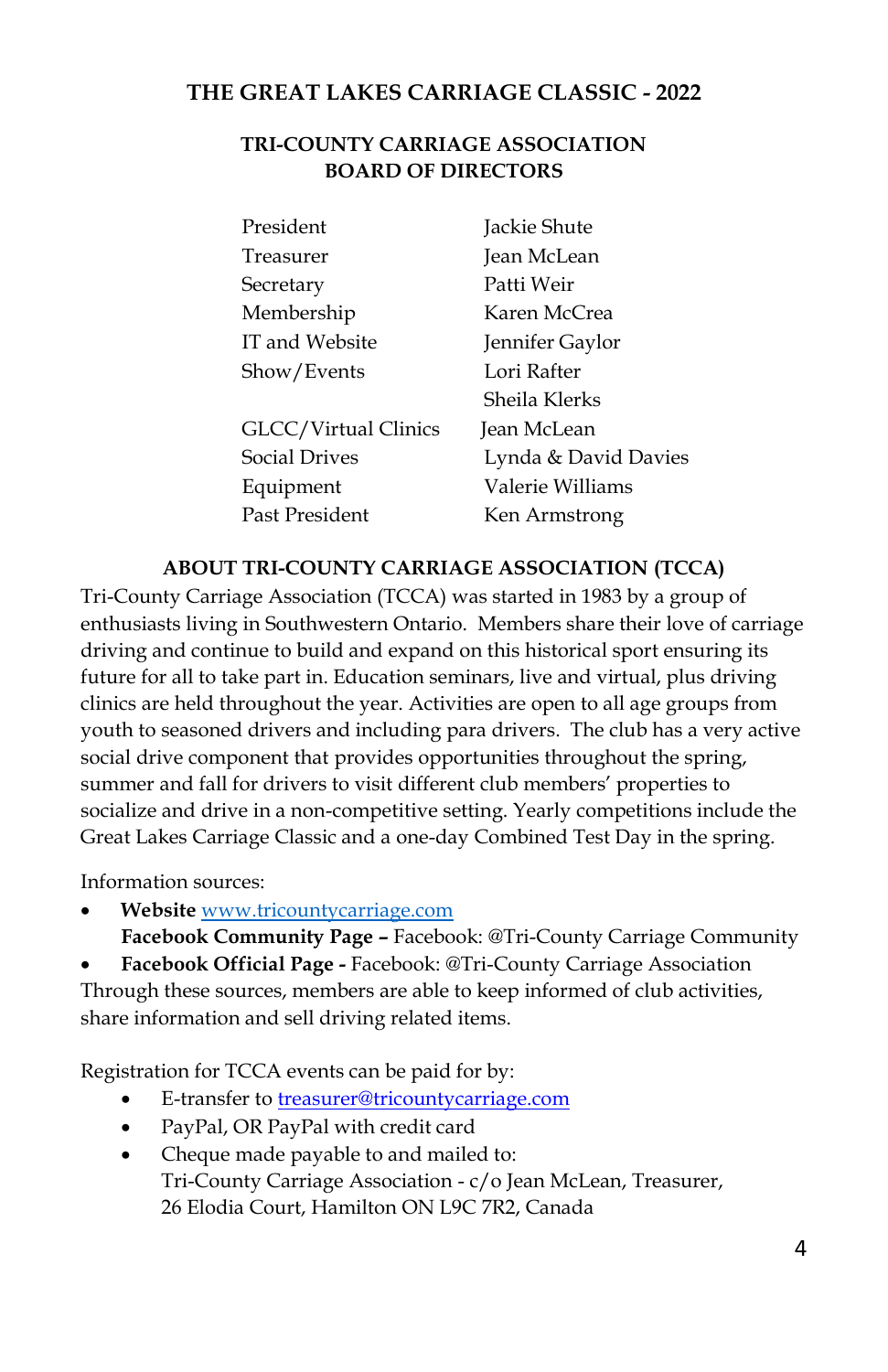### **MEMBERSHIP**

Membership is required to participate in TCCA's in-person activities. The form can be found on the TCCA website with the annual waiver that when signed and submitted, covers the calendar year of membership.

# **Annual Membership Rates for TCCA**

- Adult Individual Membership \$35
- Family Membership (2 adults+2children <21 y/o at  $1/1/22$ ) \$40
- Junior Membership  $(\leq 21 \frac{y}{\alpha} \text{ at } 1/1/22)$  \$25
- Farm Membership (family plus up to 4 drivers,  $$80$ driving equines owned by the assigned family membership)

All competitors for The Great Lakes Carriage Classic (GLCC) require a valid 2022 TCCA Membership with a completed waiver.

> Membership Enquiries to Karen McCrea at: [kbosi211@gmail.com](mailto:kbosi211@gmail.com) o[r membership@tricountycarriage.com](mailto:membership@tricountycarriage.com)

# **INSURANCE**

Canadian Drivers participating in TCCA events including the Great Lakes Carriage Classic must produce proof of 'current' liability insurance coverage of a Minimum of \$2,000,000 (two million dollars) or an Ontario Equestrian (OE) membership. All others are responsible to ensure adequate and current insurance coverage.

### **Benefits of TCCA Membership**

- 1. Meet people who share an interest in driving
- 2. Drive in non-competitive social drives and share ideas and skills
- 3. Participate in various clinics and educational events
- 4. Participate in club sponsored shows, both pleasure driving and combined test days
- 5. Advertise items for sale on website and Facebook no charge
- 6. Participate in development of educational programs and events
- 7. Attend the Annual General Meeting with potluck meal, year-end awards, speakers and review of past and future.
- 8. Volunteering as a way to learn about the sport and competition
- 9. Link with other driving associations and events

**Note:** Membership and Annual Waiver forms are available on the website [www.tricountycarriage.com](http://www.tricountycarriage.com/) and in show registration.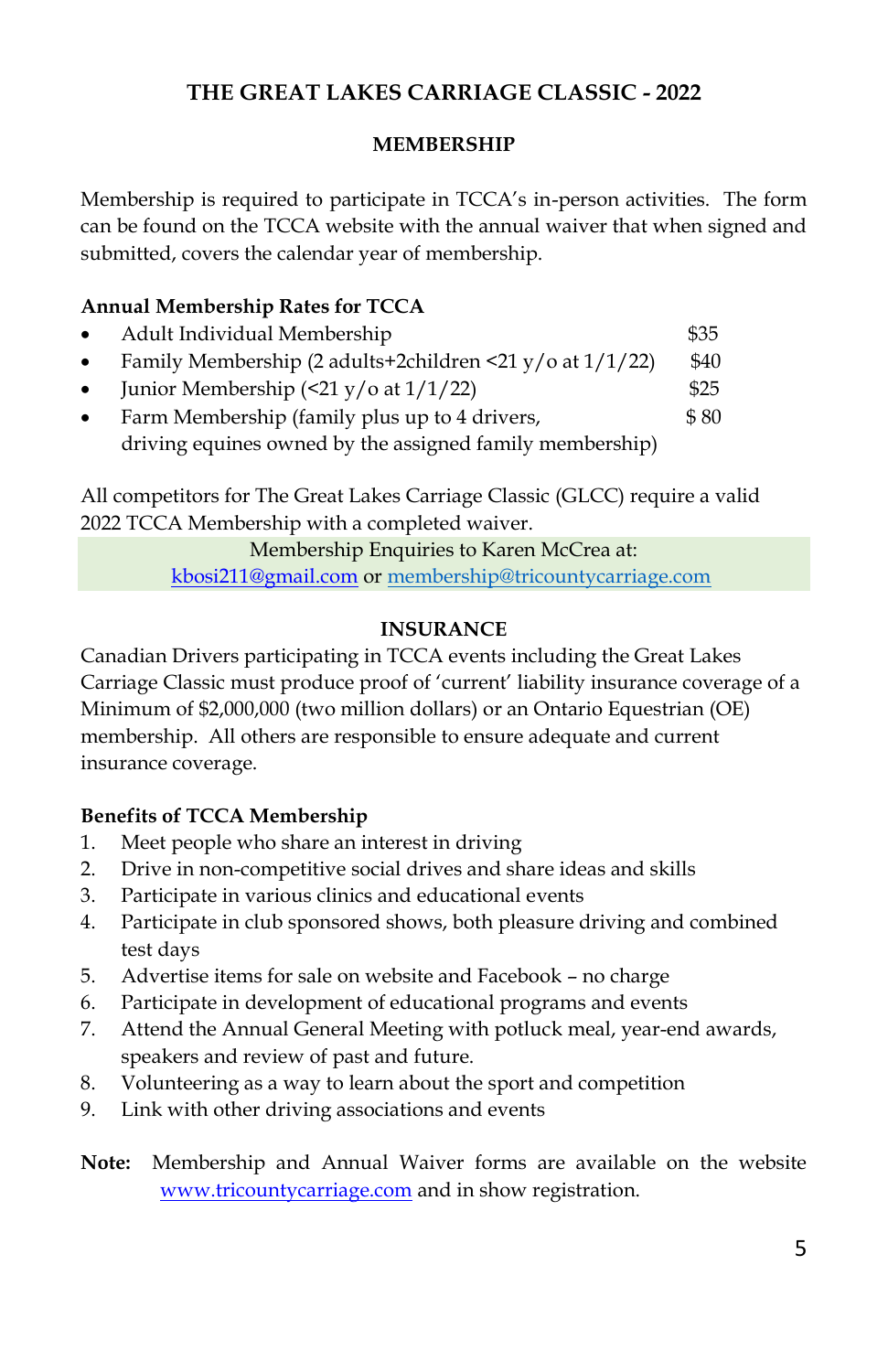*The GLCC Committee reserves the right to change or add to this roster as required.* 

### **GLCC OFFICIALS**

| Judge                     | Francois Bergeron                      |
|---------------------------|----------------------------------------|
| Judge                     | Nicole Cable                           |
| T.D.                      | Mary Cork                              |
| Course Designer           | P. J. Crowley                          |
| Announcer                 | <b>Brian Errico</b>                    |
| Advertising               | Sheila Klerks and Lori Rafter          |
| Catering                  | Alice's Restaurant                     |
| <b>Emergency Services</b> | <b>Hamilton Emergency Services</b>     |
| Equipment                 | Lynda & David Davies, Valerie Williams |
| Farrier (On Call)         | Chris Rapson                           |
| Hospitality               | Kim Feldburgh                          |
| Membership                | Karen McCrea                           |
| Publicity                 | Jackie Shute                           |
| Show Manager              | <b>Jean McLean</b>                     |
| <b>Show Secretary</b>     | Valerie Williams                       |
| Security                  | <b>Phantom Equine Services</b>         |
| Sponsorship               | Sheila Klerks and Lori Rafter          |
| Stable Manager            | TBA                                    |
| Treasurer                 | Janet Zizian                           |
| Vendors                   | Carolyn Aarup                          |
| Volunteer Coordinator     | TBA                                    |

### **GLCC SHOW COMMITTEE**

David Davies Carolyn Aarup Sheila Klerks P. J. Crowley Karen McCrea Tara Crowley Jean McLean Lori Rafter Jackie Shute Patti Weir Valerie Williams

Lynda Davies Sharon Crawford MacKay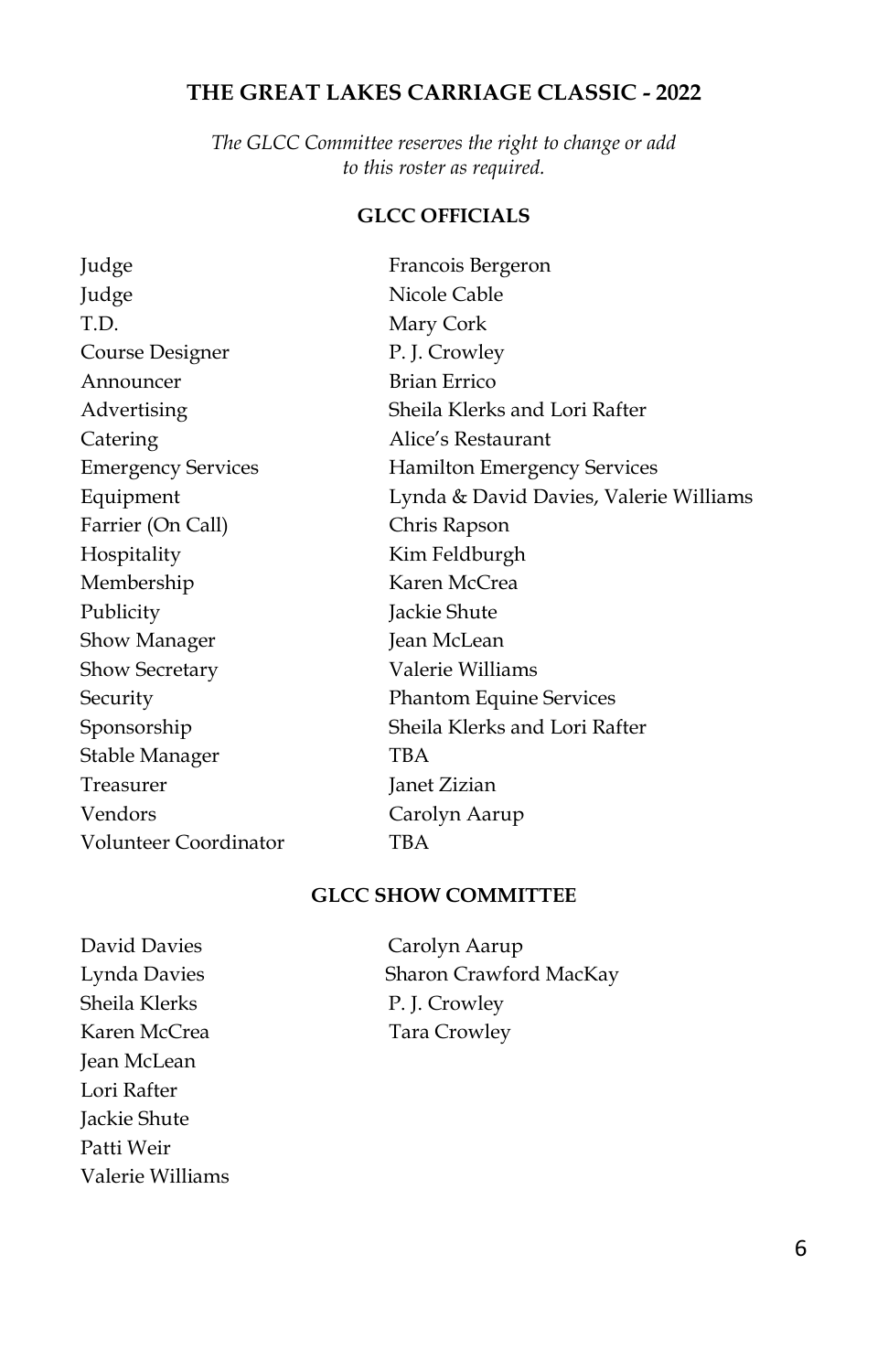# **DIVISIONS**

# **GENERAL INFORMATION**

Draft breeds, donkeys and mules are encouraged to participate, and provisions will be made accordingly.

Drivers must wear a hat or helmet, apron or knee rug and gloves. Conservative dress is best and should conform to vehicle. Period dress is discouraged.

To avoid elimination a whip must be carried in all classes (unless accommodation approved). Whip thong must reach the shoulder of the furthest animal.

For each turnout the same vehicle must be used for all five classes of a division.

### **Horse**

• An equine greater that 149cm with shoes or greater than 148cm without shoes

### **Very Small Equine (VSE)**

• An equine that measures under 99cm with or without shoes

### **Small Single Pony**

• Limited to equines that are 99cm to less than 120cm: with or without shoes

### **Large Single Pony**

• Limited to equines that are 120cm to 148cmwith or without shoes, 149cm with shoes

### **Junior**

- Driver less than 21yo as of Jan 1, 2022.
- Must wear a helmet at all times.
- Parental consent must accompany entry if whip <19yo.
- Stallions are prohibited in junior classes
- Knowledgeable adult must accompany at all times if whip is 10yo or below.
- If 14yo or less, a knowledgeable adult must accompany on the carriage, unless equine is a VSE.
- If 14yo or greater, a knowledgeable adult is not a requirement on the carriage.
- A groom may also ride on carriage if desired in the Junior division.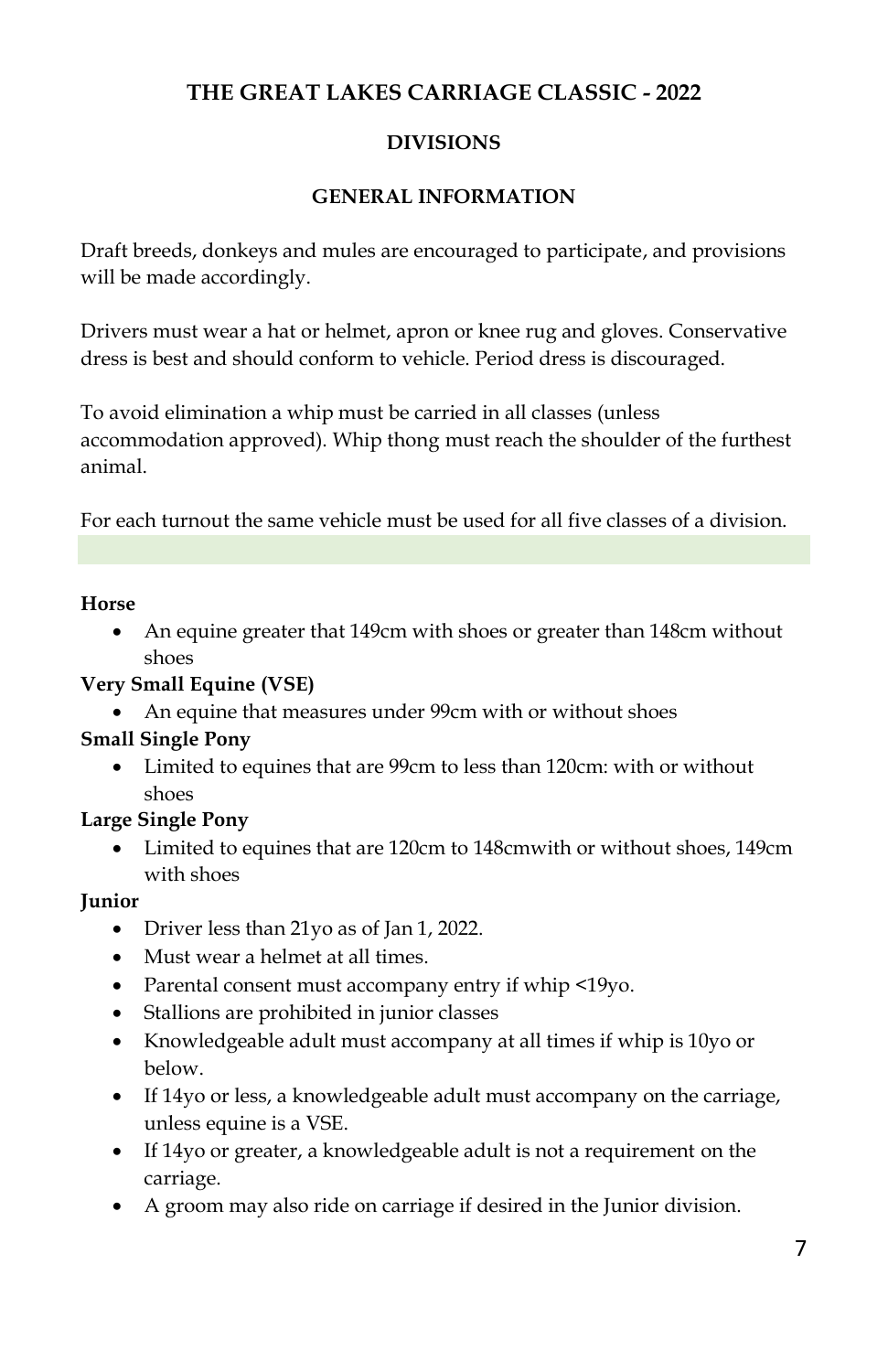# *DIVISIONS Continued GENERAL INFORMATION Continued*

### **Pair or Tandem**

• A pair or tandem of horses, ponies or VSE's.

# **Fours**

• Four horses or ponies shown to an appropriate vehicle (e.g. small sport carriage or CDE presentation vehicle)

# **Para/COOL/SN Drivers \***

• Documentation outlining whip's restrictions must be submitted with entry form by **entry due date of July 16**

### **Coach Assisted**

- Whip or equine in first two years of showing in this division at the GLCC. This division is open to adults but if there is sufficient interest (3 or more) a Junior Coach Assisted Division will be created
- Coach may ride on carriage as an instructing passenger or instruct from sidelines using electronic means. Coach may verbally assist the whip but **not** touch reins while the turnout is on the rail. If the coach touches the reins while on the rail, the turnout will be eliminated for that specific class but may complete the class if it is safe to do so. In line up coach may come into ring from sidelines or dismount from carriage to head equine. In line up the coach may touch the equine or reins. Verbal assistance from the coach must not interfere with other competitors' experience or the judge's instructions.
- The equine/driver combination that enters this division may not cross enter in another division but the equine or driver may cross enter.

### **Utility Horse**

• Equine greater that 149cm with shoes or greater that 148cm without shoes. Training vehicles with clean harness and clean, neat clothing. Wire wheeled vehicles and vehicles with pneumatic tires accepted in this division without prior show manager approval.

### **Utility Pony/VSE**

- Equine less than or equal to 148cm with or without shoes, 149 cm with shoes.
- Training vehicles with clean harness and clean, neat clothing.
- Wire wheeled vehicles and vehicles with pneumatic tires accepted in this division without prior show manager approval.

### \* NOTE \* COOL - Conquering Obstacles Overcoming Limitations (AMHR) and \* SN - Special Needs (AMHA)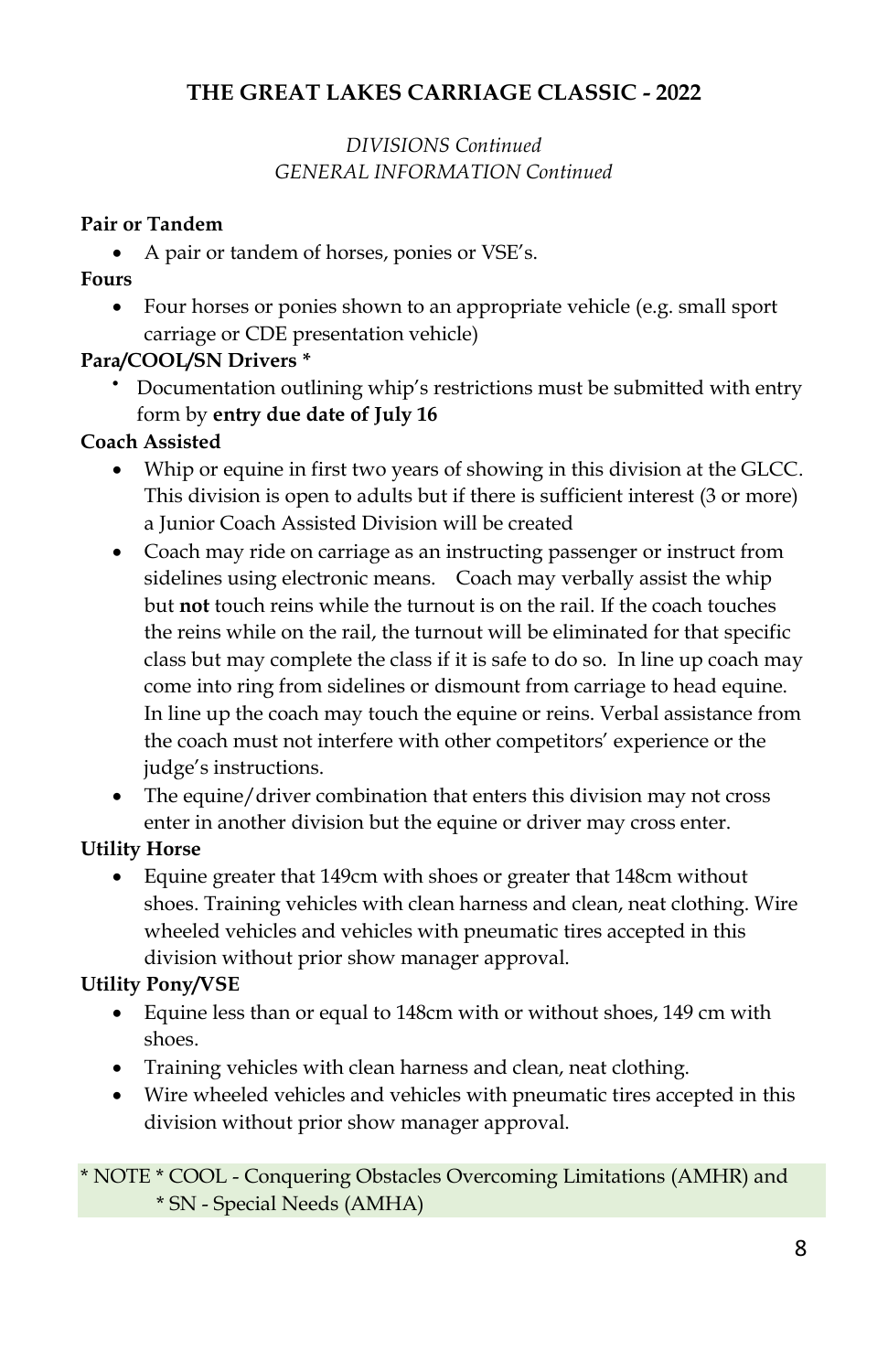## **DESCRIPTION of GAITS**

### **WALK**

A free, regular and unconstrained walk of moderate extension is ideal. The animal should walk energetically but calmly with even and determined steps: 4 beat gait.

### **TROT**

A two-beat diagonal gait

### **SLOW TROT**

A slow, balanced trot on a lighter rein, where the animal's step is shorter and lighter than in faster gaits. Animal should show willingness to be driven on the bit while maintaining a steady cadence.

### **WORKING TROT**

Pace between slow and strong trot, animal more rounded than in a strong trot. Animals go forward freely and straight while remaining balanced and unconstrained on a taut but light rein.

Steps as even as possible with the hind feet touching the ground in footprints of the fore feet. Gait shows animals' suppleness and balance.

### **STRONG TROT**

Clear but not excessive increase in speed with lengthening of stride and maintenance of balance. Light contact with lateral flexion on turns should occur. Excessive speed is penalized. Call for gait is "TROT ON"

### **HALT**

Turnout brought to a complete square stop without veering or abruptness. At halt, the animal is to remain attentive, motionless and straight with weight evenly on all four legs.

### **REIN BACK**

Backward movement where legs raised and set down simultaneously in diagonal pairs with hind legs in line. Back at least four steps with quiet aids, head flexed and straight, pushing back in a straight line.

After back, the animal will then move forward willingly to the former position and perform a halt.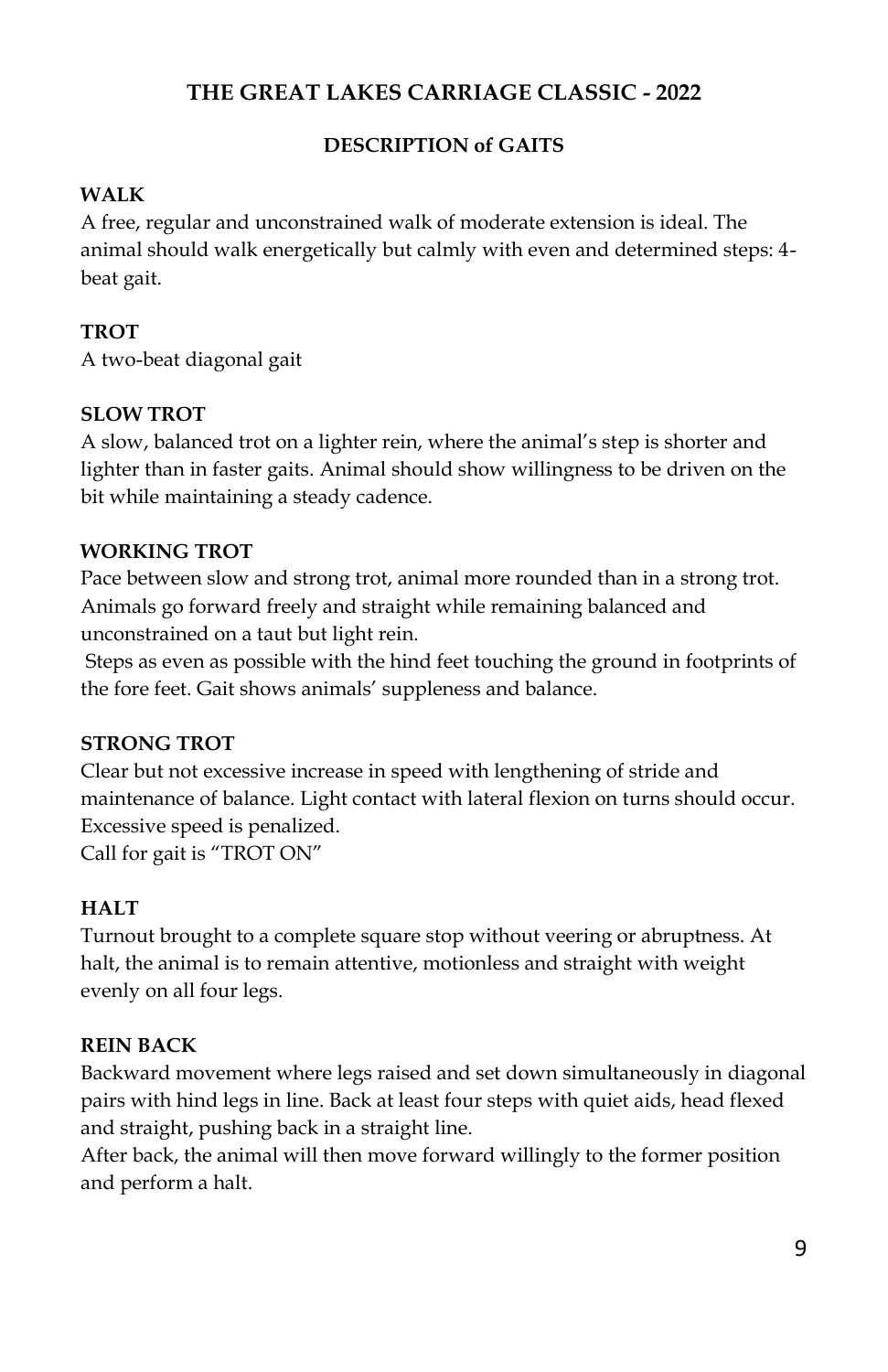### **CLASS DESCRIPTIONS and CONDITIONS**

#### **CORE DIVISION CLASSES**

#### **Pleasure Driving Turnout – Classes 1 to 11**

| Class 1 | Single Horse         | Class 6  | Pair or Tandem           |
|---------|----------------------|----------|--------------------------|
| Class 2 | Single VSE           | Class 7  | Fours                    |
| Class 3 | Small Single<br>Pony | Class 8  | Para/COOL/SN Driver      |
| Class 4 | Large Single<br>Pony | Class 9  | Coach Assisted           |
| Class 5 | Junior               | Class 10 | Utility Vehicle Horse    |
|         |                      | Class 11 | Utility Vehicle VSE/Pony |

A class where entries are judged primarily on performance and quality of turnout. Shown both ways of ring at a walk, slow trot, working trot and strong trot. Equine to stand quietly and rein back if asked. Judged 70% on condition, fit and appropriateness of harness and vehicle, neatness and appropriateness of attire and overall impression; 30% on performance and way of going. Ribbons 1 to 5

#### **Pleasure Driving Working – Classes 12 to 22**

| Class 12 | Single Horse             | Class 17 | Pair or Tandem           |
|----------|--------------------------|----------|--------------------------|
| Class 13 | Single VSE               | Class 18 | Fours                    |
| Class 14 | <b>Small Single Pony</b> | Class 19 | Para/COOL/SN Driver      |
| Class 15 | Large Single Pony        | Class 20 | Coach Assist             |
| Class 16 | Junior                   | Class 21 | Utility Vehicle Horse    |
|          |                          | Class 22 | Utility Vehicle VSE/Pony |

 A class where entries are judged primarily on suitability of equine to provide a pleasant drive. Shown both ways of ring at walk, slow trot, working trot and strong trot. To stand quietly on the rail and in line and to rein back. Turnout may be chosen for individual work. Judged 70% on equine performance, manners and way of going; 20% on condition and fit of harness and vehicle: 10% on neatness of attire. Ribbons 1 to 5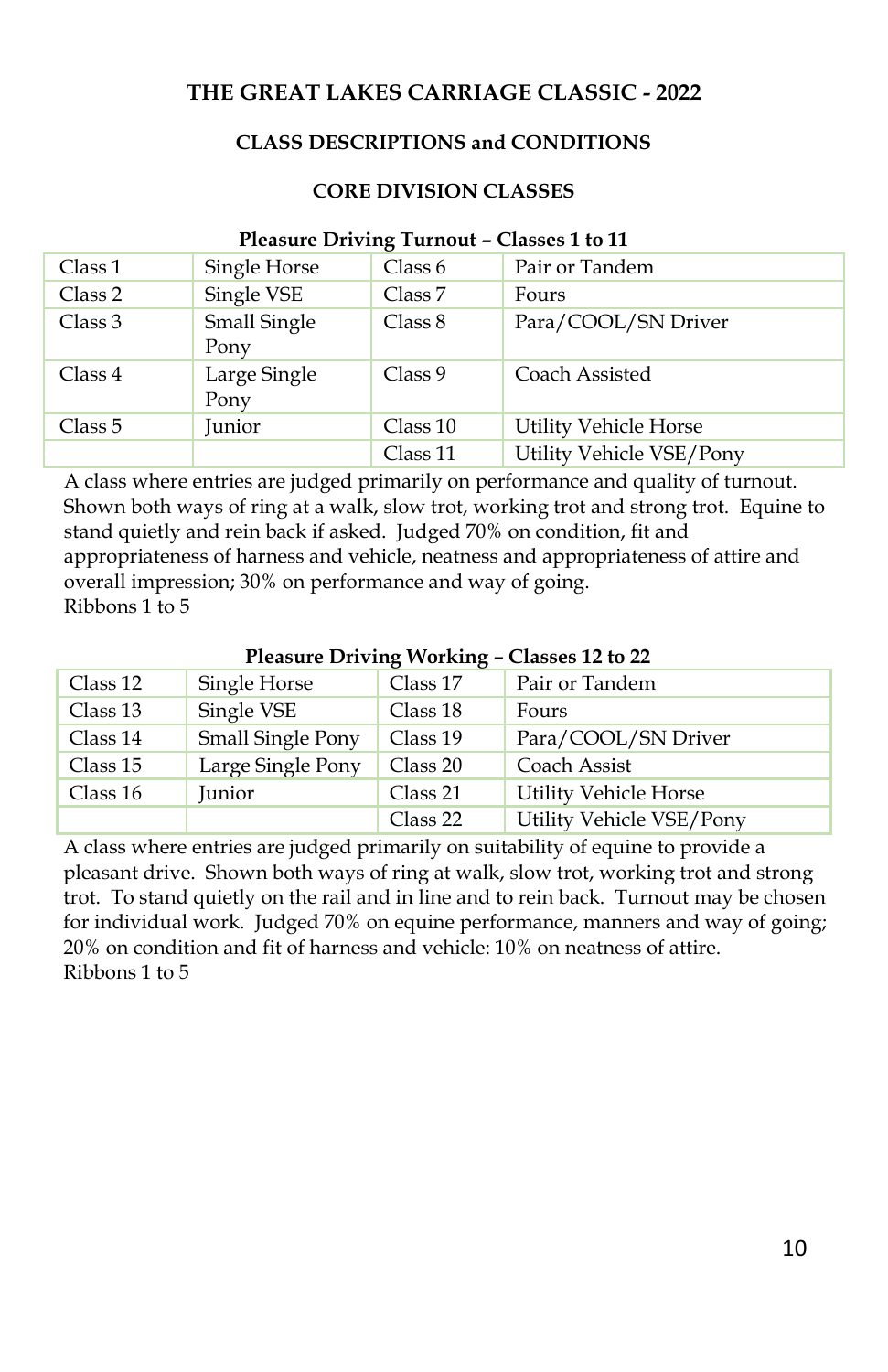*CLASS DESCRIPTIONS And CONDITIONS Continued CORE DIVISION CLASSES Continued*

|          | Pleasure Driving Reinsmanship – Classes 23 to 33 |                |                                   |  |
|----------|--------------------------------------------------|----------------|-----------------------------------|--|
| Class 23 | Single Horse                                     |                | Class 28 Pair or Tandem           |  |
| Class 24 | Single VSE                                       | Class 29 Fours |                                   |  |
| Class 25 | Small Single Pony                                |                | Class 30 Para/COOL/SN Driver      |  |
| Class 26 | Large Single Pony                                |                | Class 31 Tenderfoot               |  |
| Class 27 | Junior                                           |                | Class 32 Utility Vehicle Horse    |  |
|          |                                                  |                | Class 33 Utility Vehicle VSE/Pony |  |

# **Pleasure Driving Reinsmanship – Classes 23 to 33**

A class where entries are judged primarily on ability and skill of the driver. Should be shown both ways of the ring at a walk, slow trot, working trot and strong trot. Drivers must rein back. Drivers may be chosen for individual work at any gait as requested by the judge and may be asked to execute specific tests. Either one or two-handed driving is acceptable with elbows and arms close to the body. The driver should have a steady, enabling hand and a consistent feel of the equine's mouth. Judged 75% on handling of reins and whip, control, posture and overall driver impression; 25% on condition of harness, vehicle and neatness of attire.

Ribbons 1 to 5

| Class 34 | Single Horse      | Class 39 | Pair or Tandem               |
|----------|-------------------|----------|------------------------------|
| Class 35 | Single VSE        | Class 40 | Fours                        |
| Class 36 | Small Single Pony | Class 41 | Para/COOL/SN Driver          |
| Class 37 | Large Single Pony | Class 42 | Coach Assist                 |
| Class 38 | Junior            | Class 43 | <b>Utility Vehicle Horse</b> |
|          |                   | Class 44 | Utility Vehicle VSE/Pony     |

### **Progressive Obstacle Course – Classes 34 to 44**

Driven at trot over course of six numbered obstacles with the clearances of: #1-51cm, #2-41cm

#3-30cm, #4-20cm, #5-10cm and #6-5cm.

After going through the start the entry goes through each obstacle in order until the course is completed, or obstacle is dislodged. Clear round time taken when rear axle clears last obstacle and two points given per cone set. If cone set is dislodged, then points accumulated to that point count with no points given for dislodged obstacle and time recorded at dislodged obstacle. Disobedience or off course get points to that point but no time. Placings on high point basis and then time. Entries with accumulated points and no time place after entries with equal points and recorded times.

Ribbons 1-5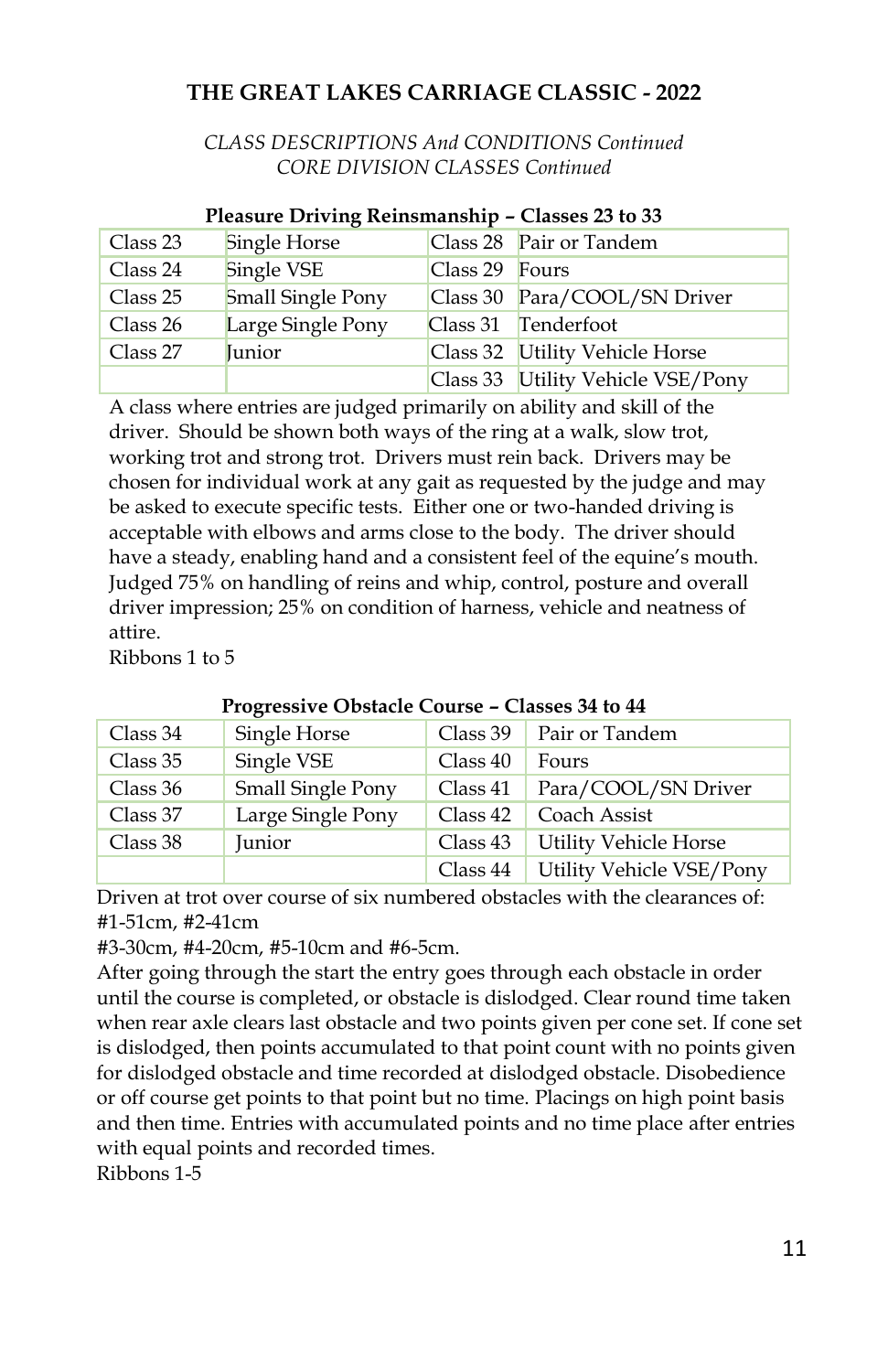### *CLASS DESCRIPTIONS and CONDITIONS continued CORE DIVISION CLASSES continued*

|          | THREA O <i>vsta</i> cie Course – Classes <del>T</del> o to 55 |          |                          |  |  |
|----------|---------------------------------------------------------------|----------|--------------------------|--|--|
| Class 45 | Single Horse                                                  | Class 50 | Pair or Tandem           |  |  |
| Class 46 | Single VSE                                                    | Class 51 | Fours                    |  |  |
| Class 47 | Small Single Pony                                             | Class 52 | Para/COOL/SN Driver      |  |  |
| Class 48 | Large Single Pony                                             | Class 53 | Coach Assist             |  |  |
| Class 49 | Junior                                                        | Class 54 | Utility Vehicle Horse    |  |  |
|          |                                                               | Class 55 | Utility Vehicle VSE/Pony |  |  |

#### **Timed Obstacle Course – Classes 45 to 55**

To be driven at a trot over course of obstacles not to exceed 20 obstacles. Driver passes through starting line and then goes through each obstacle in sequence until designated finish line. Course faults are assessed as penalty seconds and are added to driver's elapsed time. Placings based on low time basis. Ribbons 1 to 5.

#### **Specialty Classes - Classes 56 to 60**

| Class 56      | Carriage Dog          |
|---------------|-----------------------|
| Class $57A/B$ | Costume/International |
| Class 58      | Ride/Drive            |
| Class 59      | Red Light/Green Light |
| Class 60      | Concours d'Elegance   |

#### **Carriage Dog Class Class 56**

Judged for suitability of dog to serve as a companion and only one dog is allowed on the vehicle. Judged both ways of ring at a walk, slow trot and working trot. Dog must be standing, lying down or seated on the vehicle and not running behind, beside or at axle of vehicle. Dog must not be led on the ground from the vehicle or tied to vehicle, driver or passenger. Driver should not hold dog and dog must not interfere with driver in any way. Judged 60% on suitability of dog to serve as companion, 30% on performance, manner and way of going of equine and 10% on overall impression of turnout including dog. Ribbons 1 to 5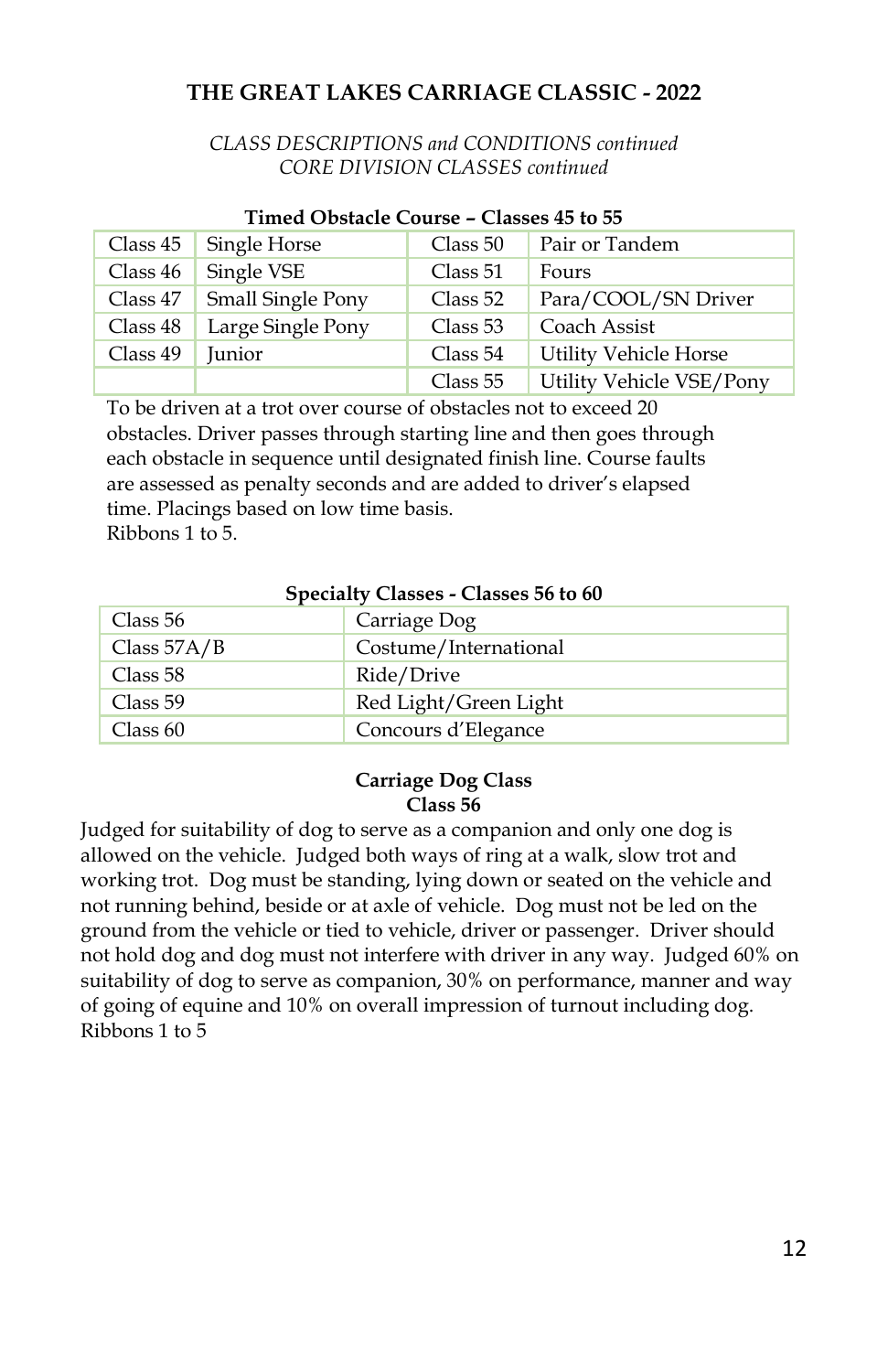*SPECIALTY CLASSES continued*

#### **Costume Class /International Class Class 57A and Class 57B**

*This class will be split into two parts as entries warrant.* 

**The Costume Portion** of the Class is an entertaining class open to all competitors. Components of the costume may involve the driver, passenger/s, groom/s, carriage and/or equine partners. The costume should be tasteful and entertaining to both the judge and spectators and must represent an international theme such as a destination or population e.g. The Eiffel Tower or a Chinese Junk. Individual inspection will be carried out. Both Portions of this class will be shown both ways of the ring at a walk, working trot and then line up and stand quietly. Each entry judged 70% on costume and adherence to the international theme and 30% on manners and way of going.

Ribbons 1 to 5: If sufficient entries ribbons 1 to 5 will be given for both classes 57A and 57B, otherwise pinned as one class.

**The International Portion** of the Class is open to all competitors. It is a class where the participants depict a turnout from a particular country. The turnout consists of the equine/s, harness, carriage and dress of the driver, passenger/s and groom/s. The aim is to be as authentic to that country as possible and individual inspections will be carried out. Each entry will be judged 70% on authenticity and quality of turnout and 30% on manners and way of going. Ribbons 1 to 5.

#### **Ride and Drive Class 58**

*Single horse or pony to be shown in two concurrent sections with the Drive portion first.*  In Harness: the animal is show to a suitable pleasure driving vehicle, both ways at walk, slow trot, working trot and strong trot. To stand quietly and rein back. Under saddle: the animal is to be show both ways of arena at walk, trot (jog) and canter (lope). To stand quietly in lineup and rein back.

Judged 50% on In Harness: performance, manners, way of going and suitability Judged 50% on Under Saddle: performance, manners and way of going under saddle.

Ribbons 1 to 5.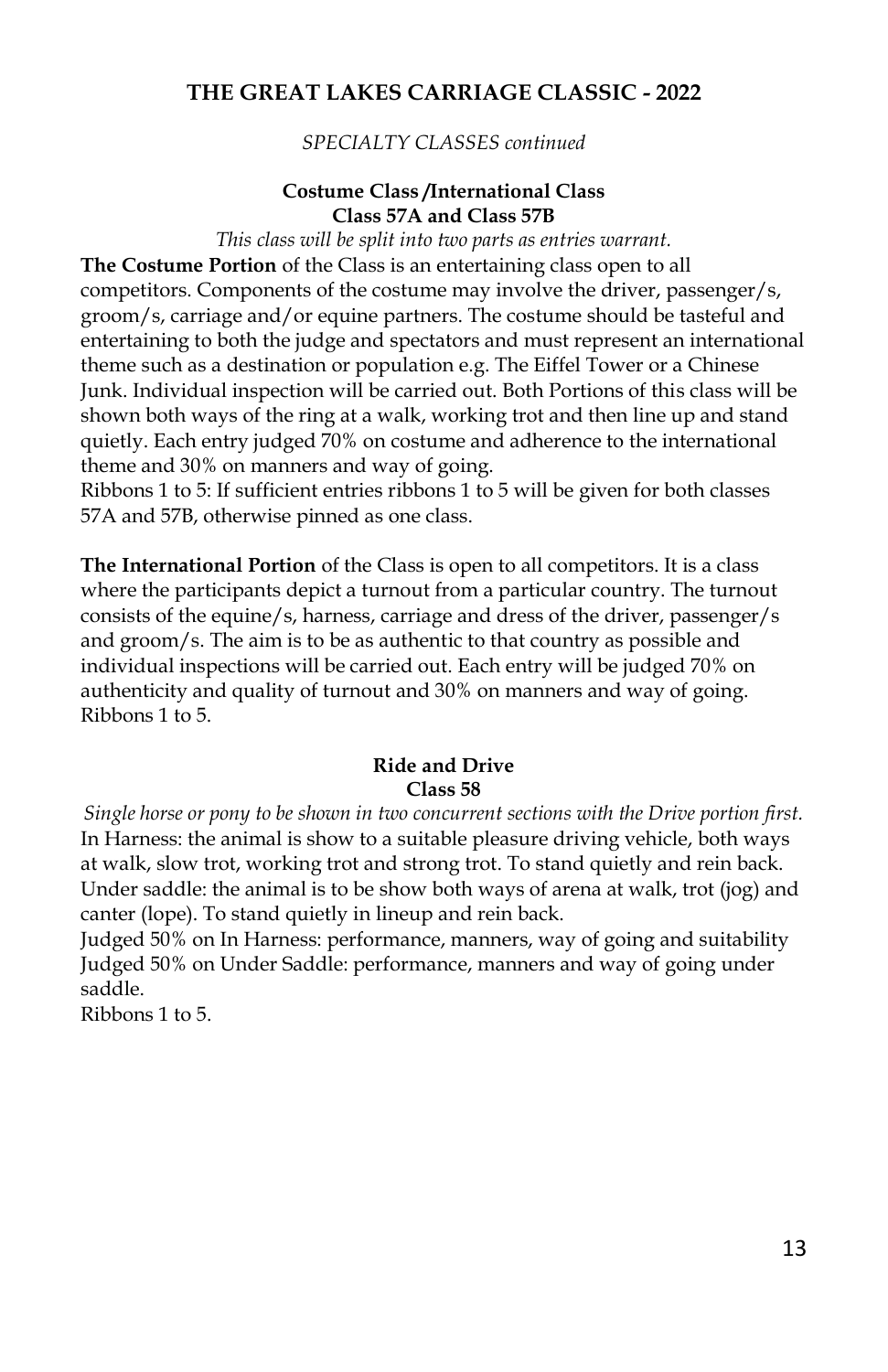*SPECIALTY CLASSES continued*

#### **Red Light / Green Light Class 59**

This class was created to encourage young people to participate in carriage driving. Driven over a cones course any driver/animal combination may be used as long as the turnout carries the number of that specific Red Light / Green Light **Passenger/ Competito**r (referred to as **P/C** in these rules). The same driver/animal can be used more than once with different P/C entries. **Rules for competing**: The driver to be a member of TCCA and is responsible to hold adequate liability insurance. The junior P/C to wear a helmet. The P/C directs the driver over a course of numbered obstacles and stop signs. The P/C to call the course out to the driver who then follows their instructions. The obstacles are to be driven in order and when a stop sign is encountered, the  $P/C$  is to instruct the driver to stop. At each stop sign a question will be asked based on basic driving information. If the P/C answers correctly the turnout can proceed, otherwise the turnout is to wait out a 10-second penalty. The P/C with the lowest time wins the class.

Ribbons for participants and prize for winning entry.

### **Concours d'Elegance Class 60 - entry fee not required**

The essence of this competition is the word "Elegance". The winner will be the turnout that in the opinion of the judges presents the most elegant effect throughout the whole show. The judges will assess vehicle, harness, appointments, equine, driver, passenger, groom, etc., but the most important is the overall impression. Period costumes are definitely prohibited. Performance is not judged unless it detracts from the elegance of the turnout. Ribbon and award to recipient.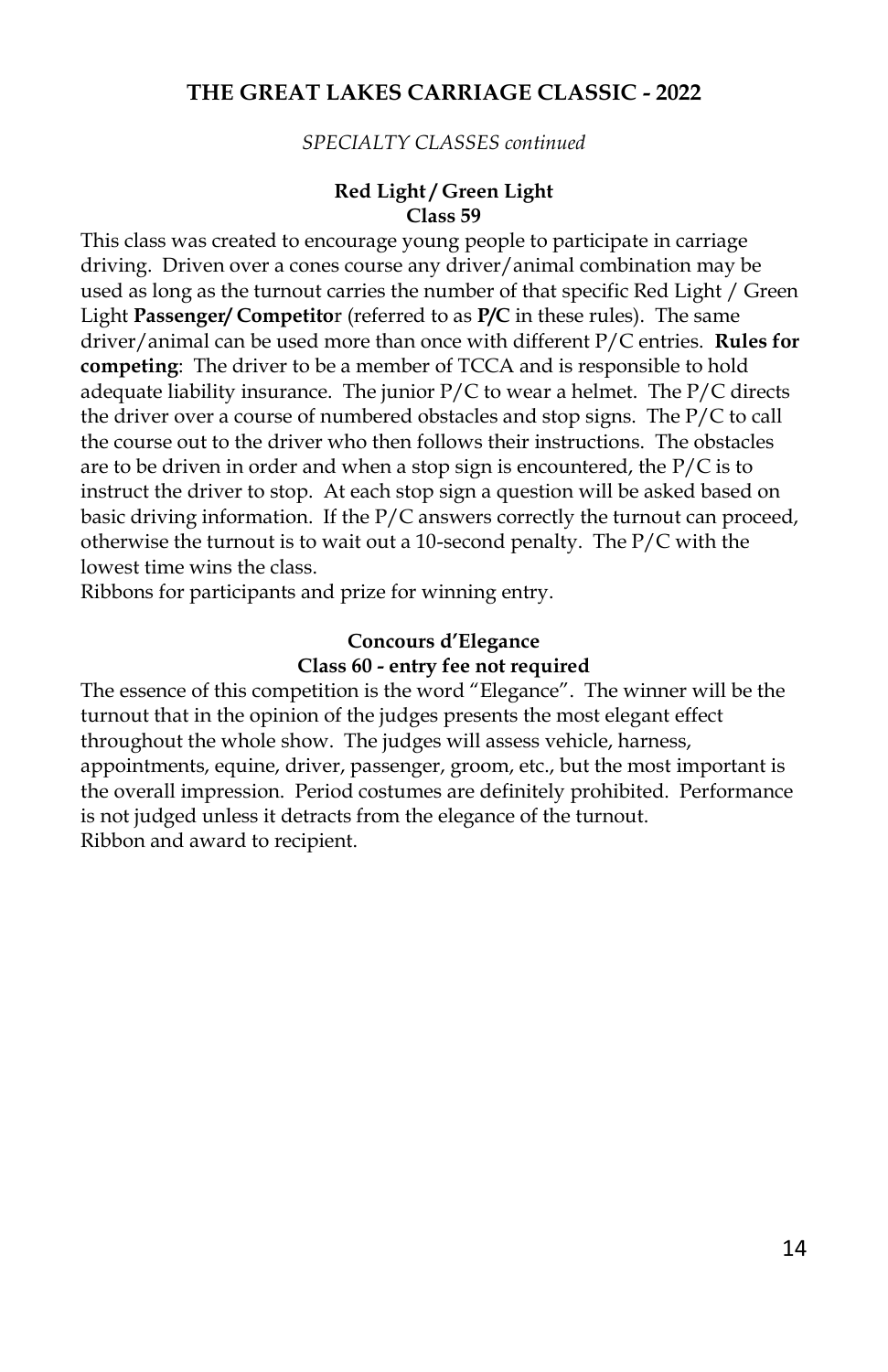#### **GENERAL RULES AND REGULATIONS**

- **1.** Tri-Country Carriage Association, Ancaster Agricultural Society, The GLCC Show Committee, Officials and any property owners of any such land which may be used for any aspect of the Competition will not be responsible for any claim resulting from injury or injuries to any person, horse/pony or loss or damage to property incurred on the show grounds, staging/stabling area or property used during the competition. In all situations the whip assumes responsibility and liability for any injury or damage to him/herself, to groom/s, and or passenger/s riding with them in the vehicle. All persons riding on the vehicle from time of arrival to departure MUST sign a waiver and put it on file with the Show Secretary. A parent or guardian must sign the waiver if the competitor is under 19 years of age.
- **2.** Entry fee is \$150 for the pleasure division. The pleasure division is made up of five classes: Pleasure Turnout, Pleasure Working, Reinsmanship, Timed Obstacle Course and Progressive Obstacle Course. The fee is \$35 per class for a whip who signs up for individual classes in the pleasure division. The Carriage Dog Class, International Class/ Costume Class and Ride/Drive Class have an entry fee of \$25 each. The Red Light / Green Light Class is \$15. There is no entry fee for the Concours d'Elegance Class.
- **3.** Entries received before the closure date of Saturday, July 16<sup>th</sup> will be entered in a draw for a gift basket. This basket will be presented to the draw winners at registration with the Show Secretary. Late entries will be taken from closure date until July 31<sup>st</sup> with a \$50 late penalty fee.
- **4.** In the case of an exhibitor being entered and not exhibiting, the entry fees will be forfeited unless a veterinary or doctor certificate is presented to the Show Secretary prior to the start of the show. Stall fees are NOT REFUNDABLE except in the case of show cancellation due to Covid 19 protocols.
- 5. Any questions or disputes should be referred to the Technical Delegate for a ruling or decision. Should a competitor wish to protest the TD's ruling, he/she may do so at the time such decision is made by filing a formal protest in writing with the Competition Appeals Committee. A \$100 fee must be submitted to the Show Secretary to activate a Protest Hearing by the Committee that is chaired by the Technical Delegate. The ruling of the Appeal Committee is to be rendered within 24 hours of the protest filing or prior to the presentation of Championship Awards. No protest will be heard after the close of the show. The \$100 filing fee will be returned to the competitor if a decision is rendered in favour of the competitor.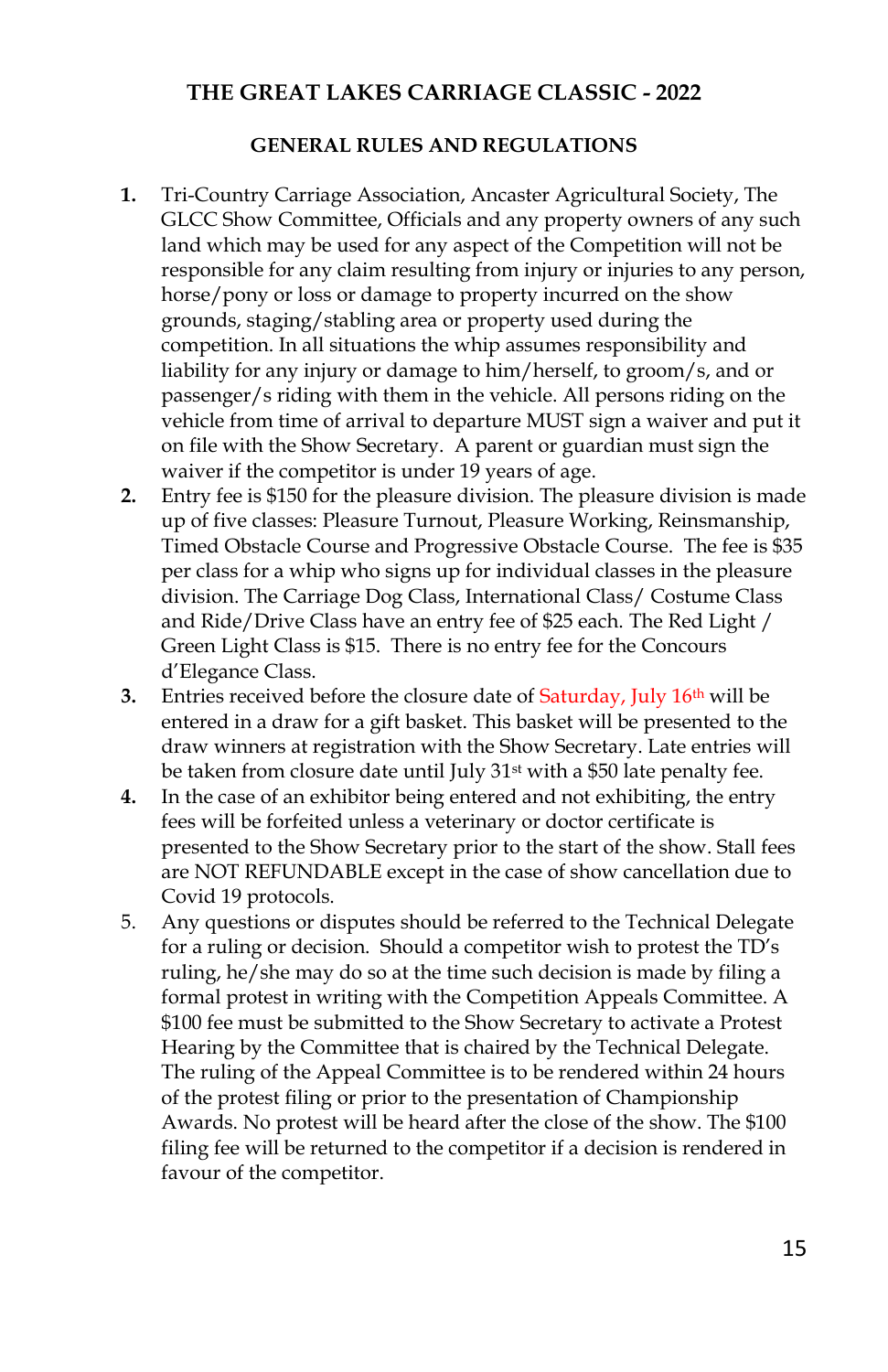*GENERAL RULES AND REGULATIONS Continued*

- **6.** The Show Committee reserves the right to combine or cancel classes if there are less than three entries received in any of the listed classes. The Committee also reserves the right to split any class in the interest of safety and if the number of entries warrant such action.
- **7.** Ties for Champion placings will be broken by the competitors' placing in the Turnout Class of that Division unless the two entries are owned by the same person and in this case the owner may designate the order of finish.
- **8.** Outside assistance is forbidden unless directed by the judge or in the coach assisted division.
- **9.** All animals must be serviceably sound and not show evidence of lameness, broken wind, physical distress or impairment of vision in both eyes.
- 10. It is the competitor's responsibility to be certain that all harness and vehicles are in good repair. No competitor will be allowed to continue in a class if in the opinion of the Judge, any part of the turnout has become dangerous or unsafe.
- **11.** There shall be no schooling or walking of an equine over any portion of the obstacle courses. While walking the course competitors shall not move an obstacle or part thereof in any way.
- **12.** All entries must have a number before class entry. If an equine, whip or vehicle changes in the pleasure division a new number is required. The numbers are available at the Secretary's Office once all fees have been paid.
- **13.** Wire wheeled vehicles and vehicles with pneumatic tires are allowed in the Utility Division without prior approval. For all other classes and divisions such vehicles must get PRIOR approval to show. Please contact Jean McLean at [mclje22.trail524@gmail.com](mailto:mclje22.trail524@gmail.com) to get approval.
- **14.** UNDER NO CIRCUMSTANCES SHOULD A BRIDLE BE REMOVED FROM AN ANIMAL WHILE IT IS STILL PUT TO A VEHICLE. While put to, no animal should be left unattended and if this is done it will result in ELIMINATION.
- **15.** Cantering is not allowed in any class in the pleasure division or in the specialty classes, (carriage dog, international/costume, red light/green light). Cantering is allowed in the Drive/Ride Class.
- **16.** For a non-showing equine, a fee of \$50 is be paid and the animal is to wear its number at all times while on the show grounds.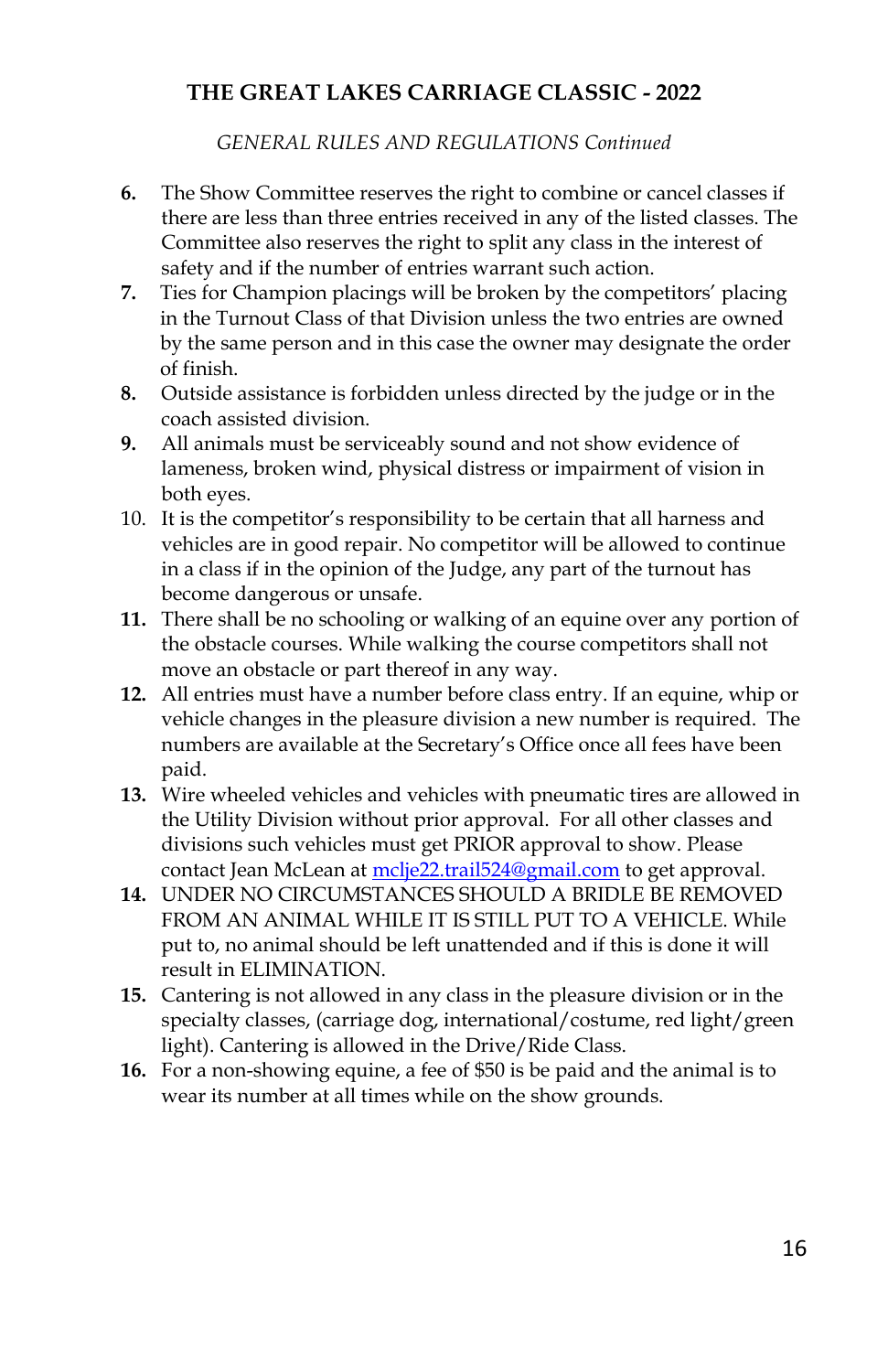*GENERAL RULES AND REGULATIONS Continued*

- **17.** It is the responsibility of the whip to be on time for classes. At the discretion of the Technical Delegate the entrance gate will be closed to late arrivals or temporarily held open if the whip notifies the Show Secretary prior to the class that there will be a conflict.
- **18.** When a driver is cross entering, their entry must be received by the closure date of July 16th. No late cross entries will be accepted.
- **19.** For breed specific classes and awards documentation / registration papers for the equine is required and must be submitted with the entry.
- **20.** Wheel measurements must be recorded prior to the cones classes.
- **21.** All whips must be members of Tri-County Carriage Association. Membership fees: Individuals – \$35; Family – \$40; Junior – \$25; Farm - \$80. (Red Light Green Light competitors do not need a TCCA membership.
- **22.** All whips are responsible to ensure that adequate and current liability insurance coverage is in place prior to registering in the GLCC Show. (This is at the determination of each Whip).
- **23.** The GLCC Show Committee reserves to itself the right to decline any entry and to return any entry fee before or during the competition without being liable for compensation.
- **24.** Juniors are defined as being less than 21 years of age as of January 1st , 2022. Juniors must wear a properly fitted, fastened and approved helmet at all times on the vehicle. A knowledgeable adult must accompany the entry if the whip is less than 10 years of age as of  $1/1/2022$ . If the entry is less than 14 years of age as of  $1/1/2022$  a knowledgeable adult must accompany the entry unless the equine is a VSE. A groom may also ride on the carriage with the knowledgeable adult but no other

passengers are allowed. Stallions are PROHIBITED in the Junior Division.

- **25.** In all classes the driver will wear a hat, apron or knee rug and gloves. An appropriate driving whip should be carried at all times while driving and the whip thong must be able to reach the farthest horse/pony. Failure to carry a whip in a cones or obstacle class incurs ELIMINATION unless accommodations have been approved prior to the class.
- **26.** Para/COOL/SN drivers must submit their restrictions and accommodations to the Show Management with their entry by the entry due date of Saturday the 16<sup>th</sup> of July.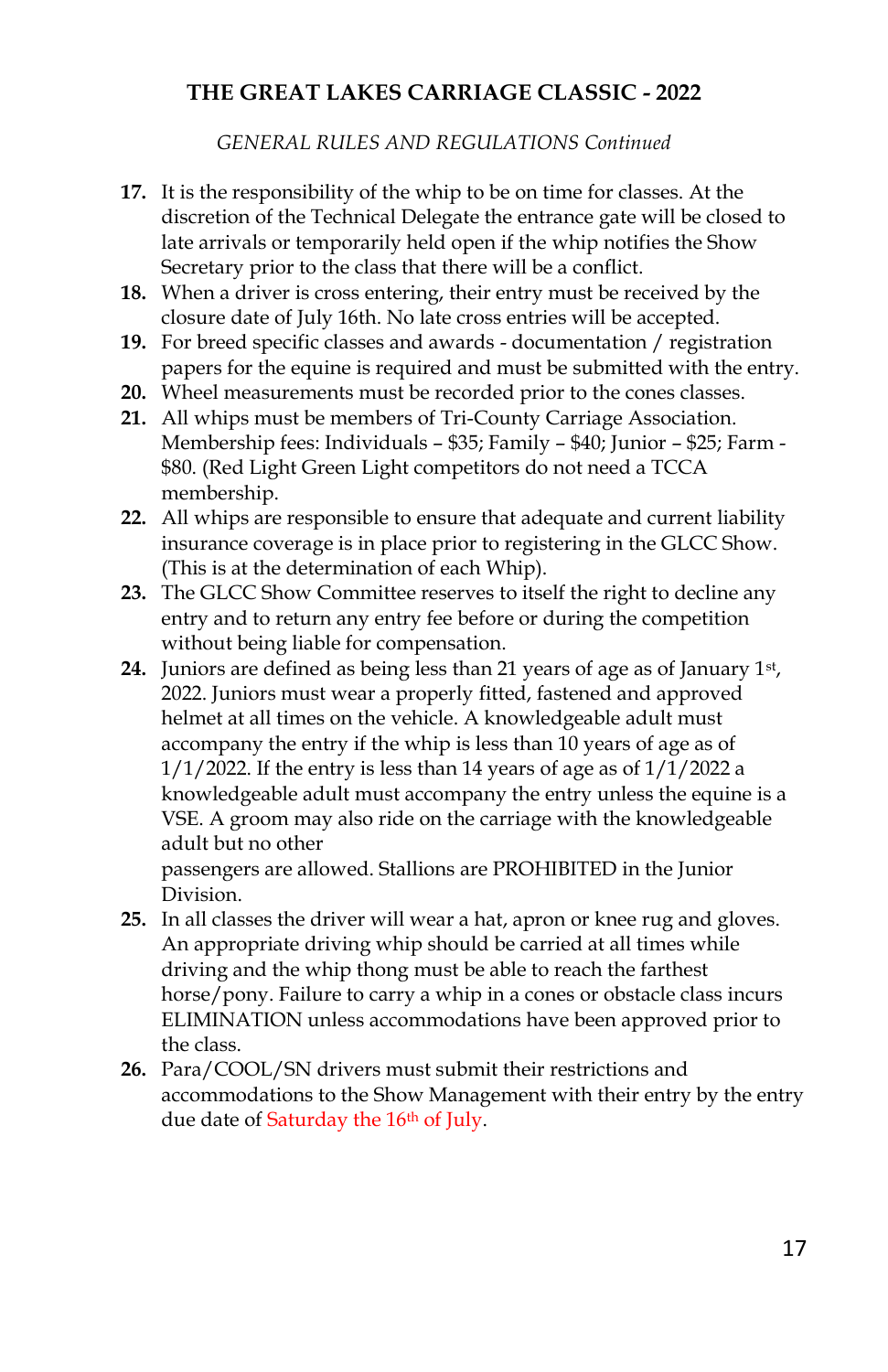*GENERAL RULES AND REGULATIONS Continued*

- **27.** Drivers may be either an amateur or a professional. The only person to handle the reins, whip and brake is the driver unless under emergency circumstances where assistance may be given without penalty by the grooms or passengers who may dismount for this purpose.
- **28.** In the event of a breakdown in the obstacle classes to harness or vehicle, the competitor is to make only those adjustments necessary for the safe removal of their turnout from the obstacle course.
- **29.** No person, horse or pony may appear twice in the same class or over the same diagrammed course except in the Red Light/Green Light Class or in the occasion where they first show as a single or pair and are then shown as a pair or four, or if approved by the TD. In the case of an accident the TD or Show Manager may require a safety inspection of the vehicle involved in the accident by members of the Competition Committee before allowing the vehicle to be used in succeeding classes.
- **30.** Dogs are not allowed to run alongside, behind or under a vehicle during competition, may not be tied or in any way attached to the vehicle, and must be on a leash at all times while on the show grounds. For the first off leash infraction it is a warning, the second off leash infraction is \$100 and the third off leash infraction incurs elimination from the show.
- **31.** Minors who do not hold a valid driver's license will not be permitted to operate a motorized vehicle or golf cart on the competition grounds.
- **32.** ADS rules will be followed unless otherwise specified in the General Rules and Regulations.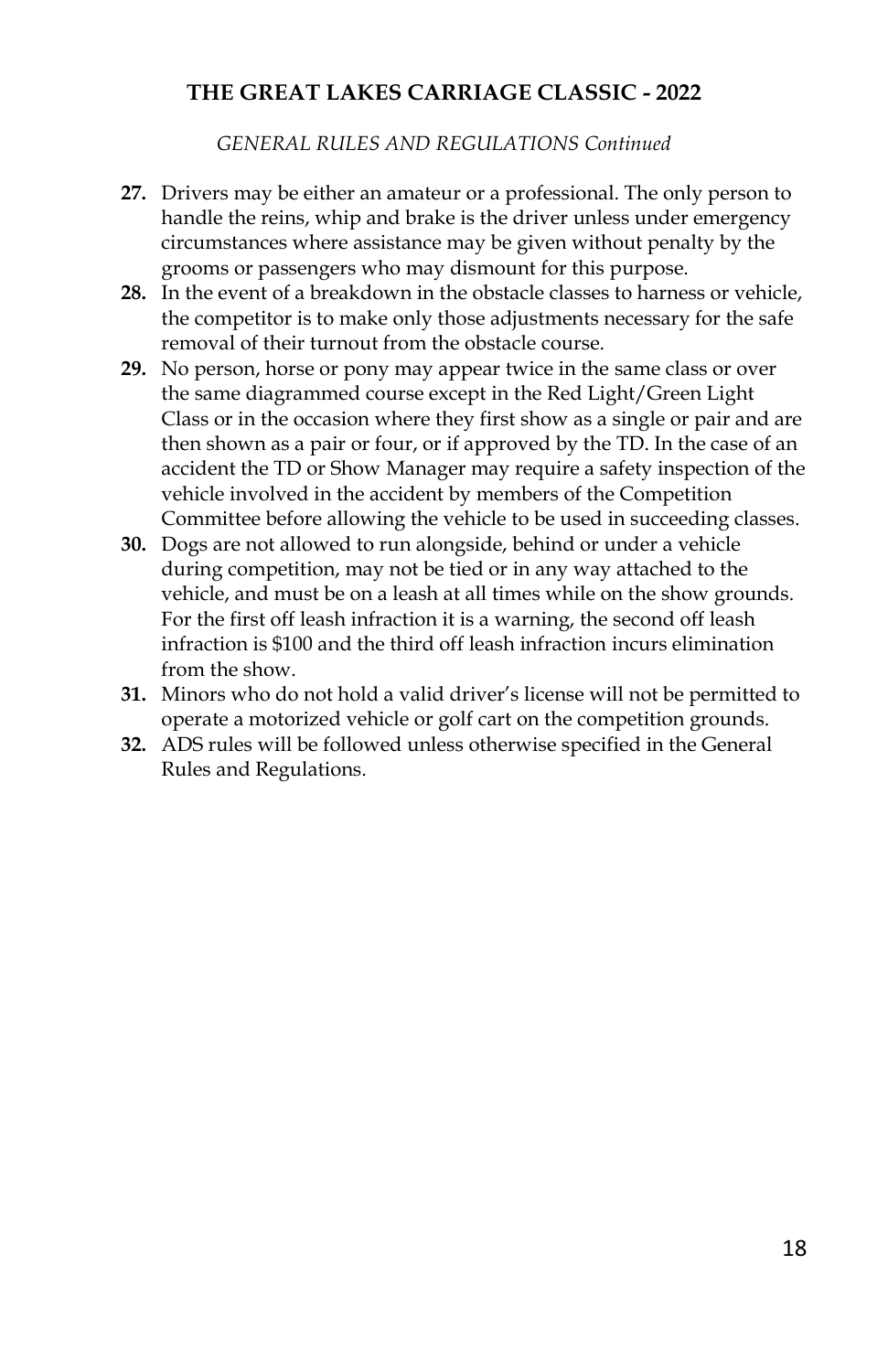### **AWARDS FOR THE GREAT LAKES CARRIAGE CLASSIC**

### **DETERMINATION OF POINTS AWARDED PER CLASS**

| <b>INDIVIDUAL CLASSES - will be awarded ribbons from 1st to 5th</b> |          |  |                                       |          |
|---------------------------------------------------------------------|----------|--|---------------------------------------|----------|
| If 5 or more competitors in a                                       |          |  | If less than 5 competitors in a class |          |
| class, points will be rewarded for                                  |          |  | points will be pro-rated per number   |          |
| ribbons with:                                                       |          |  | of competitors. Example: if there are |          |
|                                                                     |          |  | 3 competitors in the class:           |          |
| 1 <sup>st</sup> place                                               | 7 points |  | 1st place                             | 3 points |
| 2 <sup>nd</sup> place                                               | 5 points |  | 2 <sup>nd</sup> place                 | 2 points |
| 3rd place                                                           | 3 points |  | 3rd place                             | 1 point  |
| 4 <sup>th</sup> place                                               | 2 points |  |                                       |          |
| 5 <sup>th</sup> place                                               | 1 point  |  |                                       |          |

In the case of a tie on total points the tie for championship placings will be broken by the competitors' placing in the Turnout Class of that Division **except** if two entries under the same ownership are tied, the owner may designate the order of finish.

#### **AWARDS – DIVISIONAL**

| <b>SINGLE HORSE</b>      | Champion and Reserve Champion<br>Classes 1, 12, 23, 34, 45 Used for Point Total |
|--------------------------|---------------------------------------------------------------------------------|
| <b>SINGLE VSE</b>        | Champion and Reserve Champion<br>Classes 2, 13, 24, 35, 46 Used for Point Total |
| <b>SMALL SINGLE PONY</b> | Champion and Reserve Champion<br>Classes 3, 14, 25, 36, 47 Used for Point Total |
| <b>LARGE SINGLE PONY</b> | Champion and Reserve Champion<br>Classes 4, 15, 26, 37, 48 Used for Point Total |
| <b>JUNIOR</b>            | Champion and Reserve Champion<br>Classes 5, 16, 27, 38, 49 Used for Point Total |
| <b>PAIR or TANDEM</b>    | Champion and Reserve Champion<br>Classes 6, 17, 28, 39, 50 Used for Point Total |
| <b>FOURS</b>             | Champion and Reserve Champion<br>Classes 7, 18, 29, 40, 51 Used for Point Total |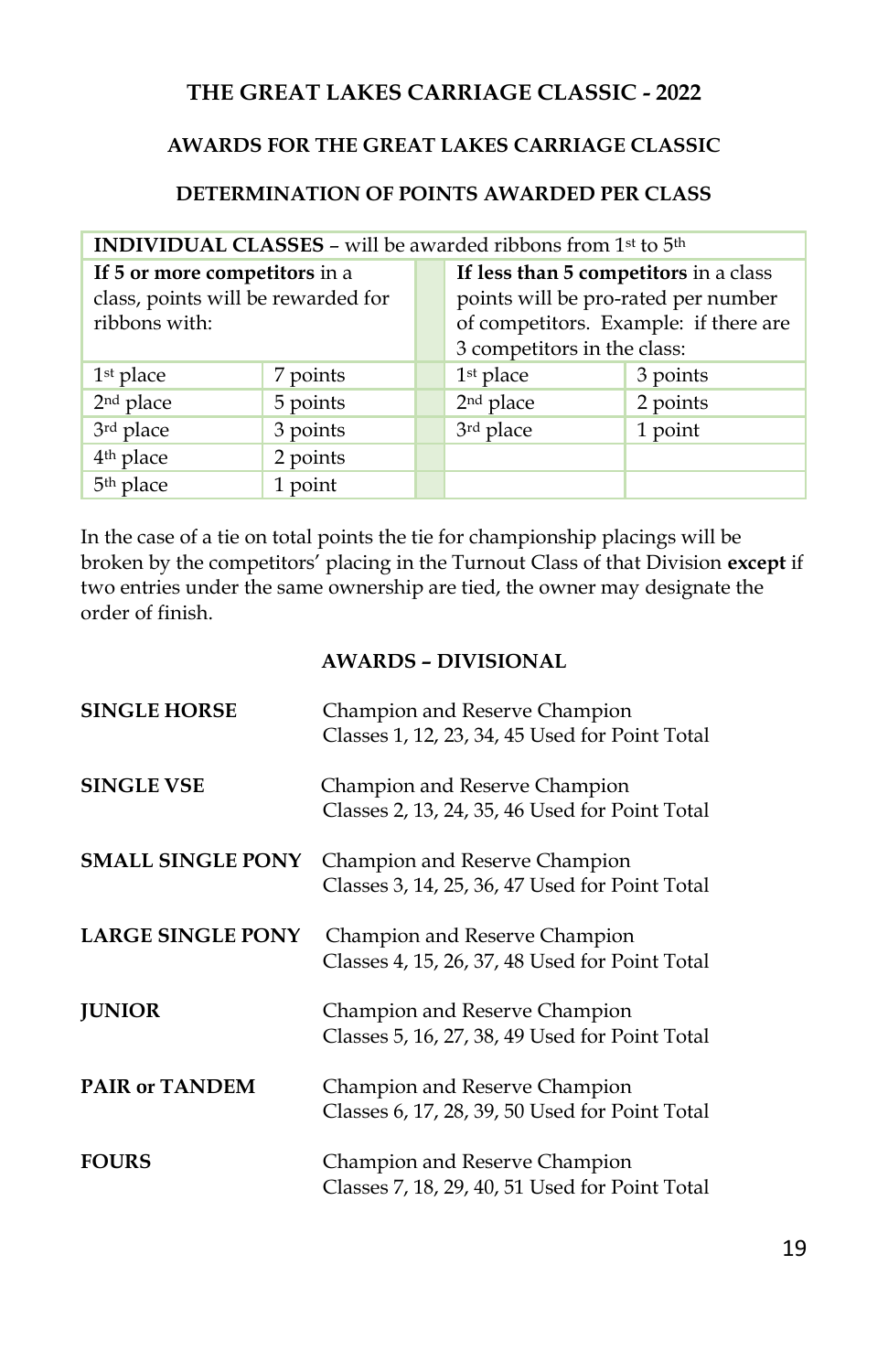### *AWARDS FOR THE GREAT LAKES CARRIAGE CLASSIC Continued*

#### *AWARDS – DIVISIONAL Continued*

| <b>SN DRIVERS</b>      | PARA-DRIVER / COOL Champion and Reserve Champion<br>Classes 8, 19, 30, 41, 52 Used for Point Total |
|------------------------|----------------------------------------------------------------------------------------------------|
| <b>COACH ASSISTED</b>  | Champion and Reserve Champion<br>Classes 9, 20, 31, 42, 53 Used for Point Total                    |
| <b>UTILITY VEHICLE</b> | Champion and Reserve Champion                                                                      |
| <b>HORSE</b>           | Classes 10, 21, 32, 43, 54 Used for Point Total                                                    |
| UTILITY DIVISION       | Champion and Reserve Champion                                                                      |
| <b>VSE/PONY</b>        | Classes 11, 22, 33, 44, 55 Used for Point Total                                                    |

**OTHER AWARDS** 

| High Point             | Donated by Tri-County Carriage Association            |
|------------------------|-------------------------------------------------------|
| and                    | Awarded to highest point and reserve highest point    |
| Reserve High Point     | Welsh Pony or Horse. Points from all classes entered. |
| Welsh                  | Breed papers must be submitted to qualify and must    |
| $(2$ ribbons)          | show the equine to be at least 50% Welsh.             |
| <b>TCCA High Point</b> | To be determined from all competitors' cumulative     |
| Champion               | scores. Points derived from all classes driven. All   |
| (1 ribbon & trophy)    | turnouts eligible.                                    |
| Reserve Champion       |                                                       |
| $(1$ ribbon)           |                                                       |

William M. Remley Memorial Trophy

Sponsored by the Remley Family - In memory of William Remley A founding member of the American Driving Society and the driving force & heart of the Walnut Hill Farm Driving Competition. This trophy will be presented to the Concours d'Elegance winner. The essence of this competition is the word elegance and the winner will be the turnout exhibiting the most elegance throughout the competition in the judges' opinions. Helen Southgate Memorial Trophy Sponsored by Jane Southgate - In memory of Helen Southgate. Helen traveled extensively throughout Canada and the United States showing Hackney Ponies. This award is to be presented to the top Welsh, at least 50%, accumulating the most points during the GLCC.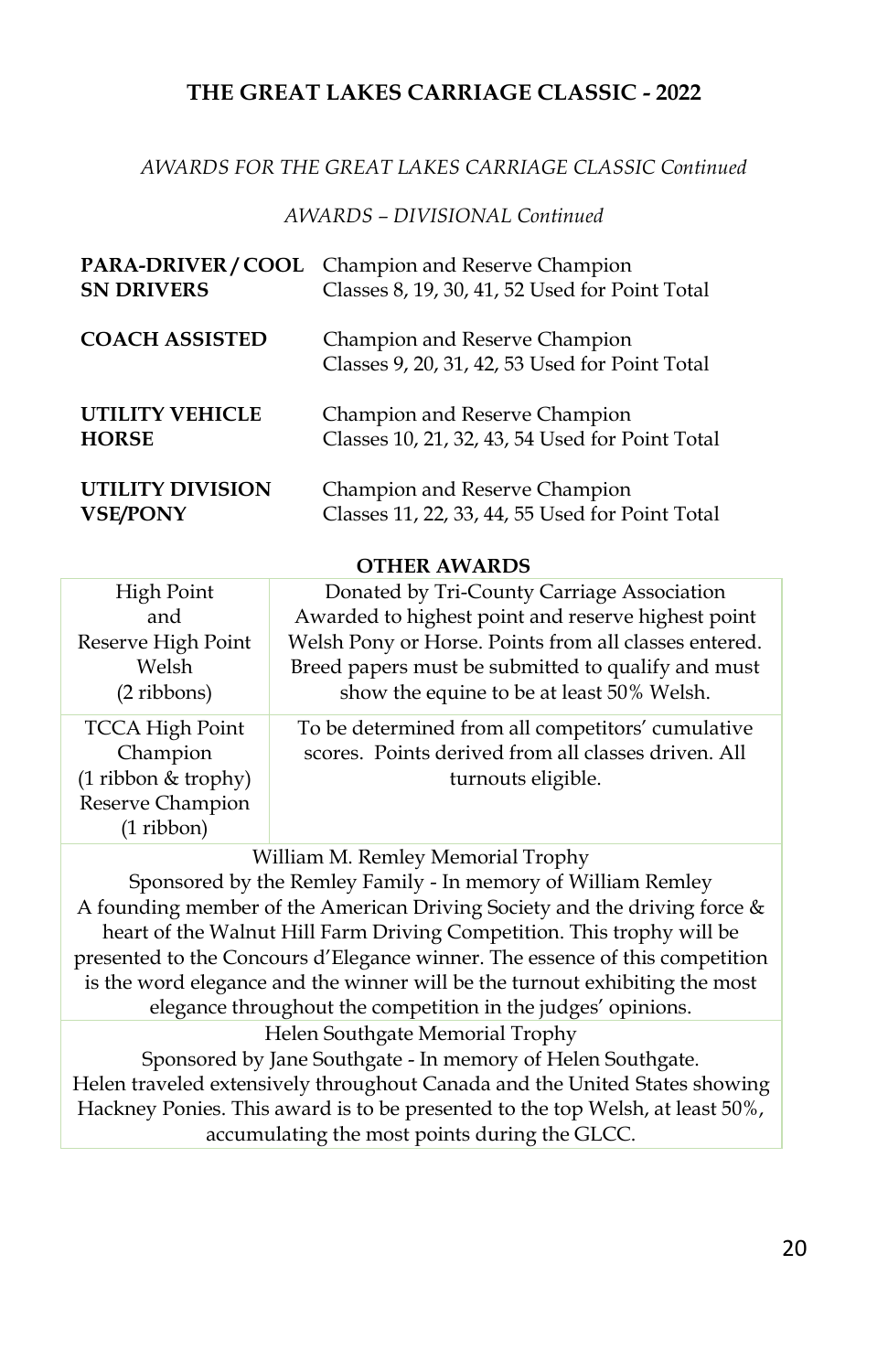#### *OTHER AWARDS Continued*

**Tri-County Carriage Association High Point Trophy Sponsored by Hawksview Farms This trophy is to be given to the competitor who achieves the highest cumulative score from all classes at the GLCC. The Great Lakes Carriage Classic Trophy** *for* **Para/COOL/SN Division Sponsored by Urban Elevators Inc. Determined by the cumulative score from all classes that Para/COOL/SN drivers are eligible for at the GLCC. Kendalwood Farm Friesian Champion Sponsored by Friends of Kendalwood Farm. PJ and Tara Miliziano-Crowley have been involved in carriage driving for many years. Located in Zionsville, PA they have been involved in the purchase, training and rehabilitation of driving horses and the training of countless drivers. Both have competed successfully throughout NA and have a special fondness for the Friesian Horse. The award is given to the Friesian or Friesian Cross that has the highest cumulative score at the GLCC.** 

### **AUDREY BOSTWICK MEMORIAL TROPHY**

Sponsored by Friends of Audrey Bostwick

Audrey Bostwick was a founding member of the ADS and was a licensed judge, steward and technical delegate in pleasure driving. She was judge at the inaugural GLCC and thereafter attended the show as a volunteer. Audrey mentored countless number of students and was always supportive to those in carriage driving, side saddle and intercollegiate riding. **This award is given to the Junior with the highest cumulative score at the GLCC**.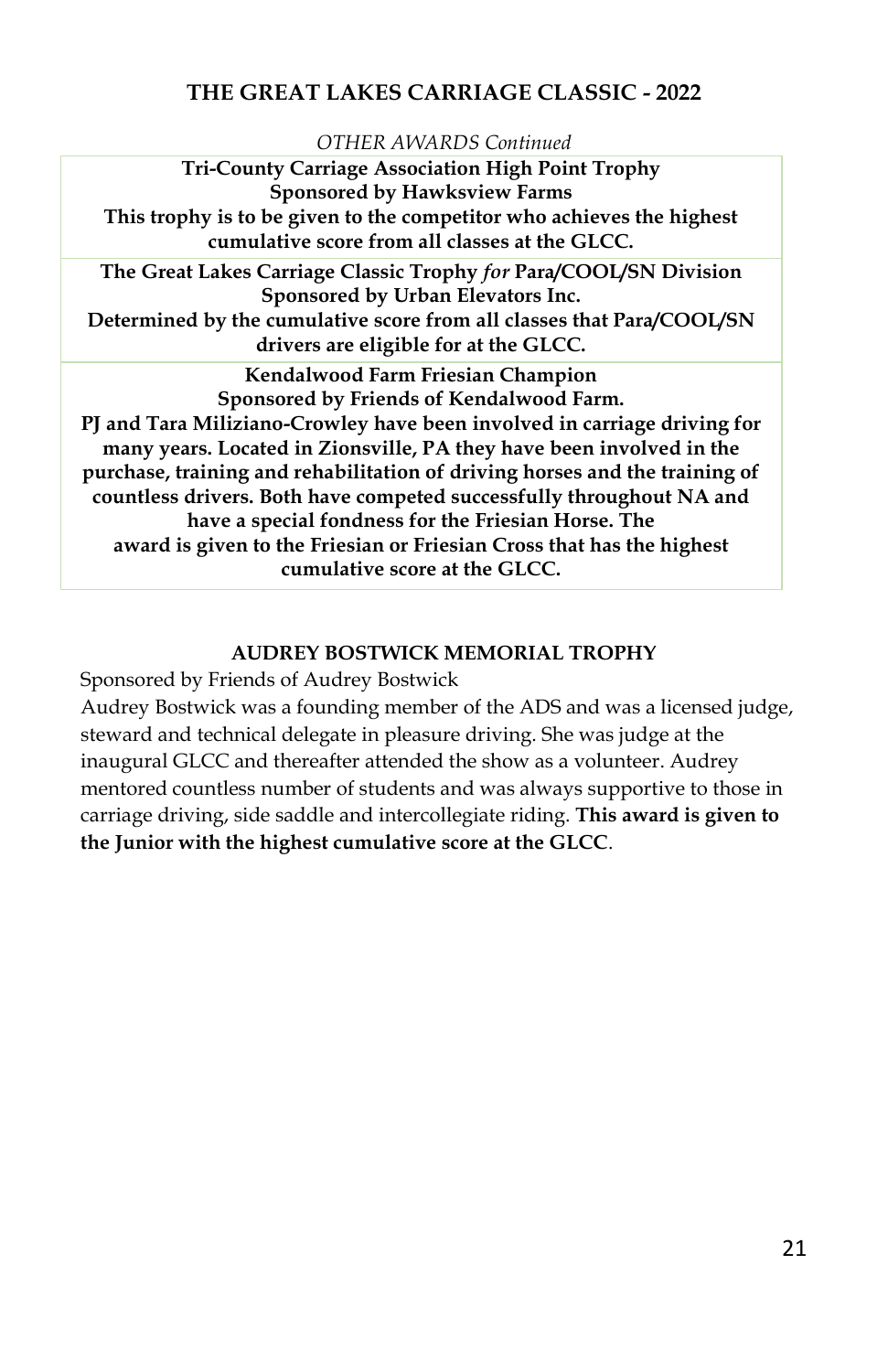| Friday<br>29 July  | $3 - 8$ pm<br>$4 - 6$ pm<br>$5 - 6$ pm | Stabling open to accept equines<br>Warm up ring open<br>Registration opens in Hospitality<br>Arena<br>Wheel measurements |
|--------------------|----------------------------------------|--------------------------------------------------------------------------------------------------------------------------|
|                    |                                        |                                                                                                                          |
| Saturday           | 6:30 am - 4 pm                         | Food truck open on site                                                                                                  |
| 30 July            | 6:30 am - 5 pm                         | Registration open                                                                                                        |
|                    | $6:30 \text{ am}$                      | Stabling open to accept equines                                                                                          |
|                    | $7$ am $-$ 8 am                        | Wheel measurements                                                                                                       |
|                    | 6:30 pm                                | Ticketed Sit-Down Dinner                                                                                                 |
|                    |                                        | Hospitality Arena                                                                                                        |
|                    |                                        |                                                                                                                          |
| Sunday             | $6:30$ am $-4$ pm                      | Food truck open on site                                                                                                  |
| 31 July            | 7 am - 4 pm                            | Registration office open                                                                                                 |
|                    | $7$ am $-9$ am                         | Wheel measurements                                                                                                       |
|                    | 4 pm                                   | Barn checkout begins                                                                                                     |
|                    | One hr after                           | Awards Ceremony and Box Meal                                                                                             |
|                    | last class                             | Hospitality Arena                                                                                                        |
| Monday<br>1 August | 9 am                                   | Stables closed                                                                                                           |

# **OFFICE & ADMINISTRATIVE HOURS**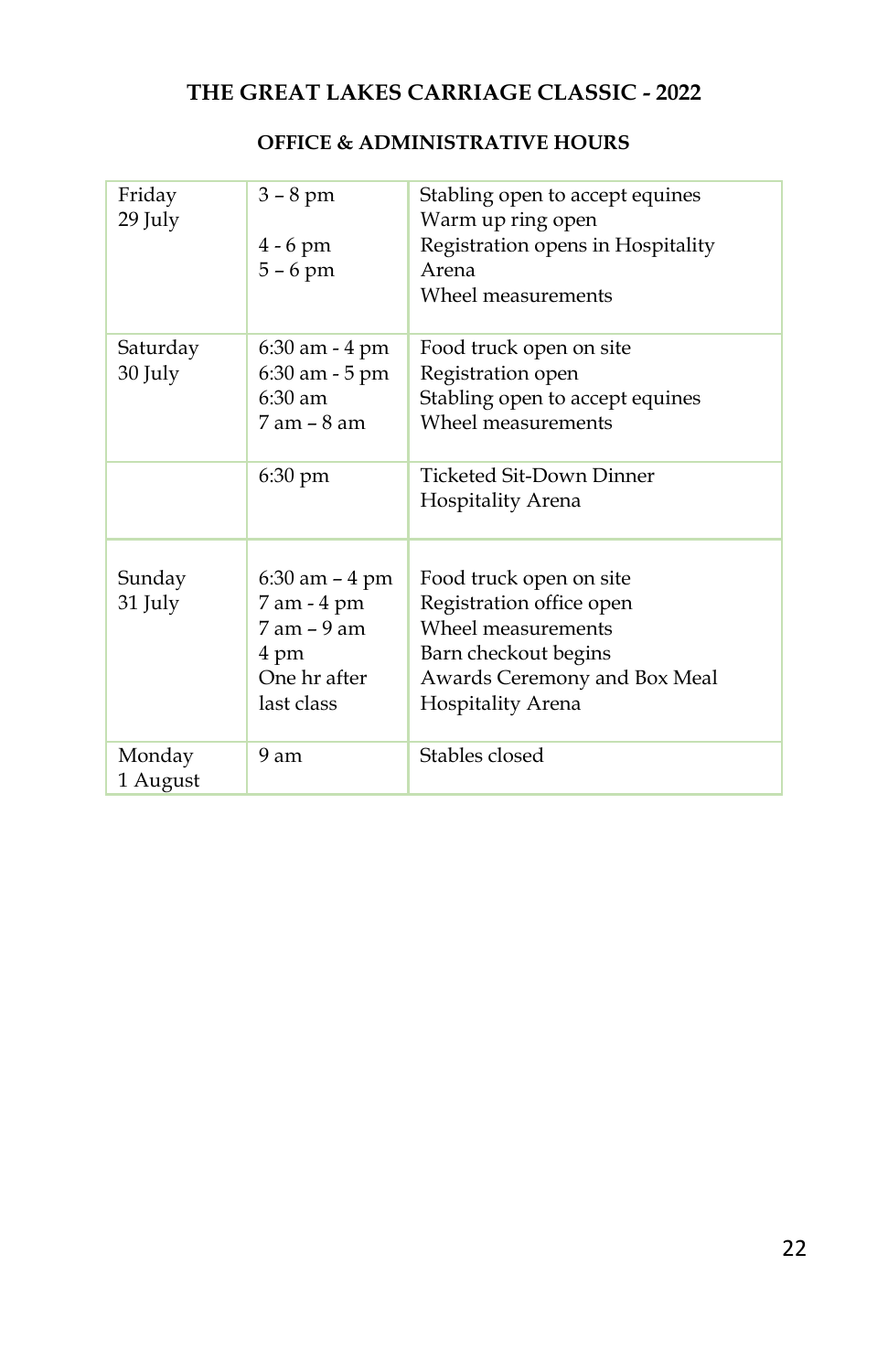# **STABLING AT ANCASTER FAIR GROUNDS**

Stabling is available from Friday, July 29 at noon until Monday, August 1 at 9 am. Stabling is indoor at the cost of \$150 per stall for duration and includes two bags of shavings. One equine per stall except VSE's where maximum two per stall when owned by the same person.

Your requirements are to be indicated on the entry form and paid for in Canadian funds through

- PayPal, Pay Pal/credit card,
- E transfer [\(treasurer@tricountycarriage.com\)](mailto:treasurer@tricountycarriage.com),
- cheque or money order *– payable to Tri-County Carriage Association*, mailed to *J. McLean, 26 Elodia Court, Hamilton ON L9C 7R2, Canada*

Ship-in competitors may work from their trailer at a \$25 charge per equine for the duration of the show. All equines staying overnight on the grounds must have an indoor stall.

The site must be left in the same condition as found.

# **NOTE:**

For competitors stabling there is a requirement to submit a deposit for cleanup in the event the site is not cleaned up prior to your departure.

- \$75 deposit cheque made out to Tri-County Carriage Association at the time of registration.
- Your deposit cheque is returned to you on departure after inspection of your stall(s) to make sure they have been cleaned

Competitors are to supply their own feed and shavings unless arranged with show management on the entry form. (Prices include applicable taxes).

- Shavings \$8.50 per bag
- Hay \$10 per bale
- Water is available for stall buckets

Food is available from nearby restaurants and a food truck will be on site Saturday and Sunday. Please refer to the schedule in Office Hours.

> For additional information please contact Jean McLean at [mclje22.trail524@gmail.com](mailto:mclje22.trail524@gmail.com)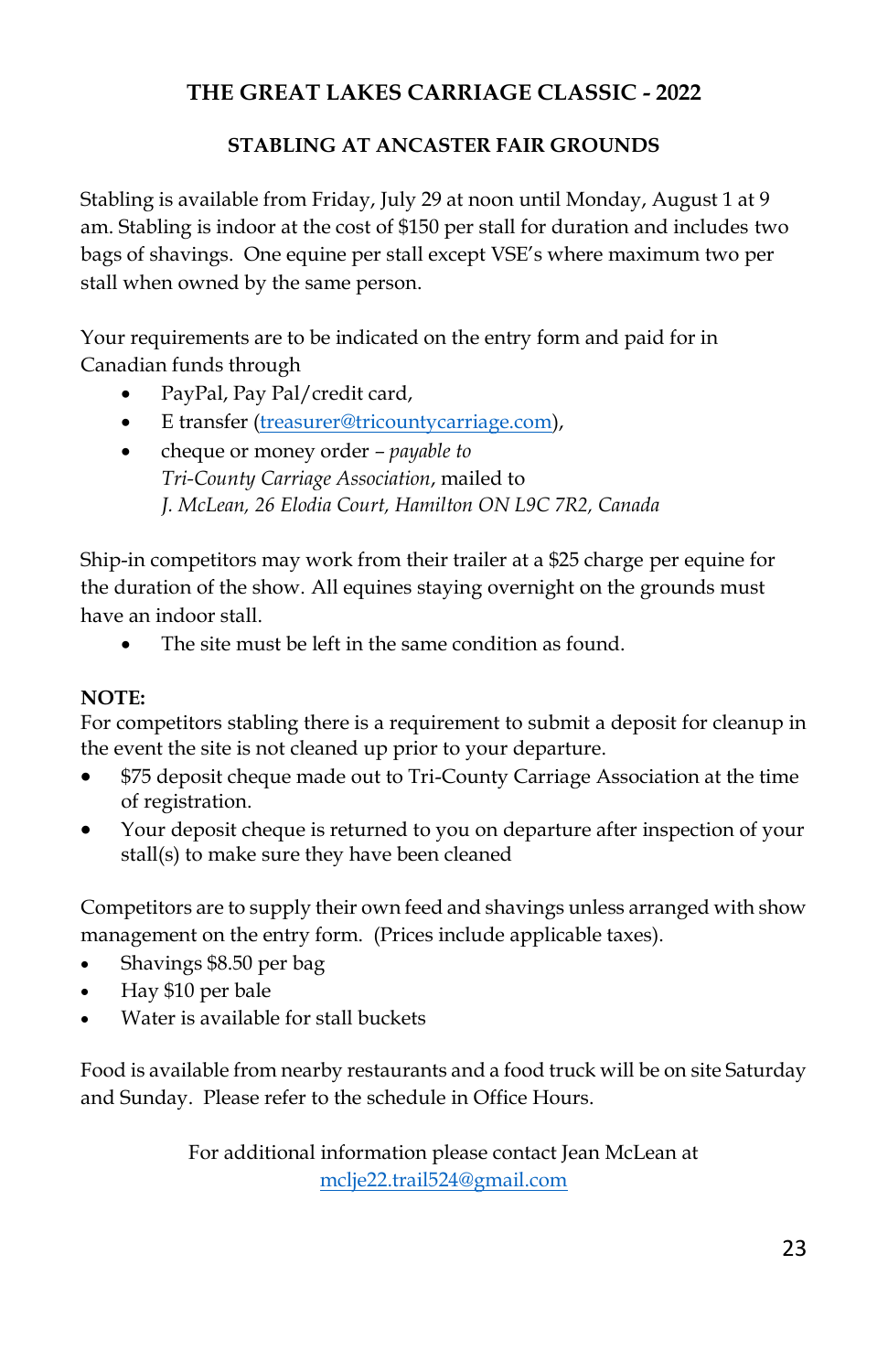### **THE GREAT LAKES CARRIAGE CLASSIC - 2022 SUGGESTED ACCOMMODATIONS**

- 1. Holiday Inn Express and Suites, 27 Sinclair Blvd, Brantford, N3S 7X6 Phone 226-368-1100
- 2. Home2Suites by Hilton, 27 Sinclair Blvd, Building 2 Brantford, N3S 7X6 226-368-3000
- 3. Comfort Inn, 58 King George Rd, Brantford, N3R 5K4 Phone 519-753-3100
- 4. Hampton Inn & Suites by Hilton, 20 Fen Ridge Court, Brantford, N3V  $1G2$ Phone 519-720-0084
- 5. Best Western Brantford Hotel & Conference Centre, 19 Holiday Dr, Brantford, N3R 7J4 Phone 519-753-8651
- 6. Courtyard by Marriott Hamilton, 1224 Upper James St, Hamilton L9C 3B1 Phone 1-800-960-2608 Phone 905-383-7772
- 7. The Barracks Inn, 425 Wilson St E., Ancaster L9G 2C4 Phone 289-445-1234 (Close to Fairgrounds)
- 8. Homewood Suites by Hilton Hamilton, 40 Bay St S, Hamilton, L8P 0B3 Phone 905-667-1200
- 9. Visitor's Inn, 649 Main St W, Hamilton, L8S 1A2 Phone 905-529-6979 (Less Expensive)
- 10. Bed & Bale at Poplar Lane Farm, near to Ancaster Fairgrounds contact Jane Southgate by email [jane@poplarlanefarm.ca](mailto:jane@poplarlanefarm.ca) or Phone 519-242-9110
- 11. Super 8 by Wyndham, 2975 Homestead Drive, Mt Hope, Hamilton L0R 1W0 Phone 289-866-1577 (Less Expensive)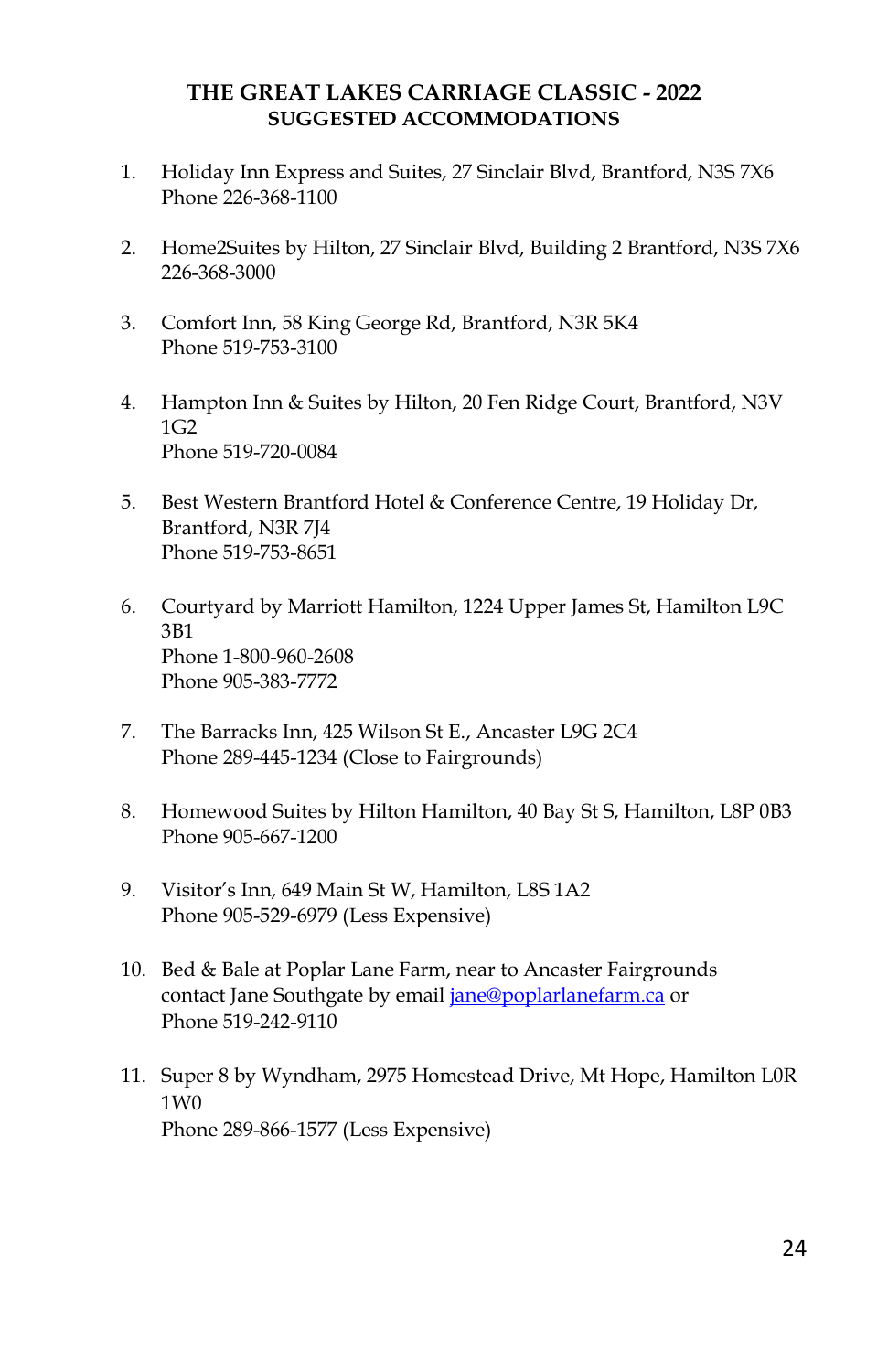### **THE GREAT LAKES CARRIAGE CLASSIC - 2022** *SUGGESTED ACCOMMODATIONS Continued*

- 12. Days Inn by Wyndham Hamilton, 210 Main St. East, Hamilton L8N 1H3 855-403-5349 (Less Expensive)
- 13. Knight's Inn, 517 Plains Road East, Burlington L7T 2E2 1-855-403-5349 Less Expensive)
- 14. Grand Motel, 780 Colborne St., Brantford, N3S 3S1 519-756-4004 (Less Expensive)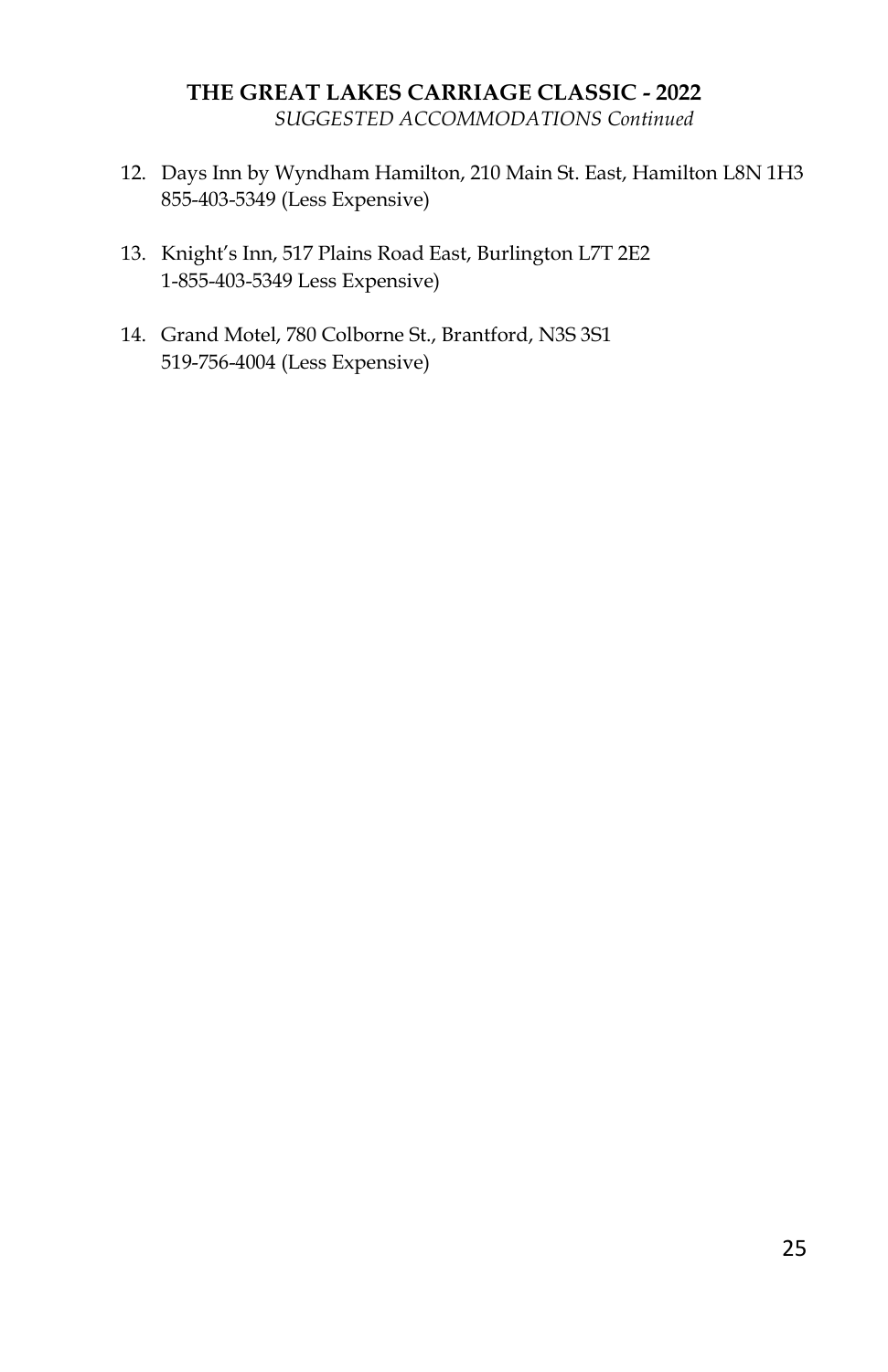### **DIRECTIONS TO ANCASTER FAIR GROUNDS**

630 Trinity Road South, Jerseyville, Ontario L9G 3K9

### **From Blue Water Bridge, Port Huron, Michigan I-69E Border**

I-69E/I94 E Bridge to Canada becomes ON-402E that then becomes ON-401E. Continue on ON-401E to ON-403E Exit 235 (Hamilton). Then Continue on ON-403E to ON-52 Exit 55 (Copetown). Turn Right at Exit onto ON-52 that becomes Trinity Road after the stop light. After the stop light on the Right-Hand side is Ancaster Fairgrounds. (1.3 km from Exit 55).

Take 1st Gate unless instructed otherwise.

Trip total time approximately 2.5 hours.

### **From Lewiston-Queenston Bridge, Niagara Falls, New York**

I190N becomes ON-405 after the bridge. Continue on this road until it becomes the Queen Elizabeth Way (QEW).

Continue on QEW until Red Hill Valley Parkway, Exit 89 and continue on Red Hill until ON-403W towards Brantford. Get off at HWY 52/Regional Rd 52, Exit 55 (Copetown). Turn Left at Exit onto HWY52 and continue through stoplight where road becomes Trinity Road. On right hand side is Ancaster Fairgrounds. Take 1st Gate unless instructed otherwise.

Trip total time approximately 1.25 hours.

### **401 and Don Valley Parkway, Toronto, Ontario**

Proceed on ON-401W to HWY 6S Exit 299(Hamilton), Proceed on HWY 6S to the ON-403W Exit at end of Highway on the right fork. Continue on ON-403W to the HWY 52/Regional Rd 52, Exit 55 (Copetown). Turn Left onto HWY 52 and proceed through the stoplight where the road becomes Trinity Road. On right hand side is Ancaster Fairgrounds.

Take 1st Gate unless instructed otherwise.

Trip total time approximately 1.5 hours.

### **IMPORTING A HORSE INTO CANADA**

US Paperwork: When importing a horse into Canada, the animal must be accompanied by an export certificate issued by the United States Department of Agriculture (USDA) Certificate VS 17-140 or VS 17-145. See:

borderbuddy.com/blog/how-to-import-horses-from-us-to-canada/.

must have a current Coggins Test.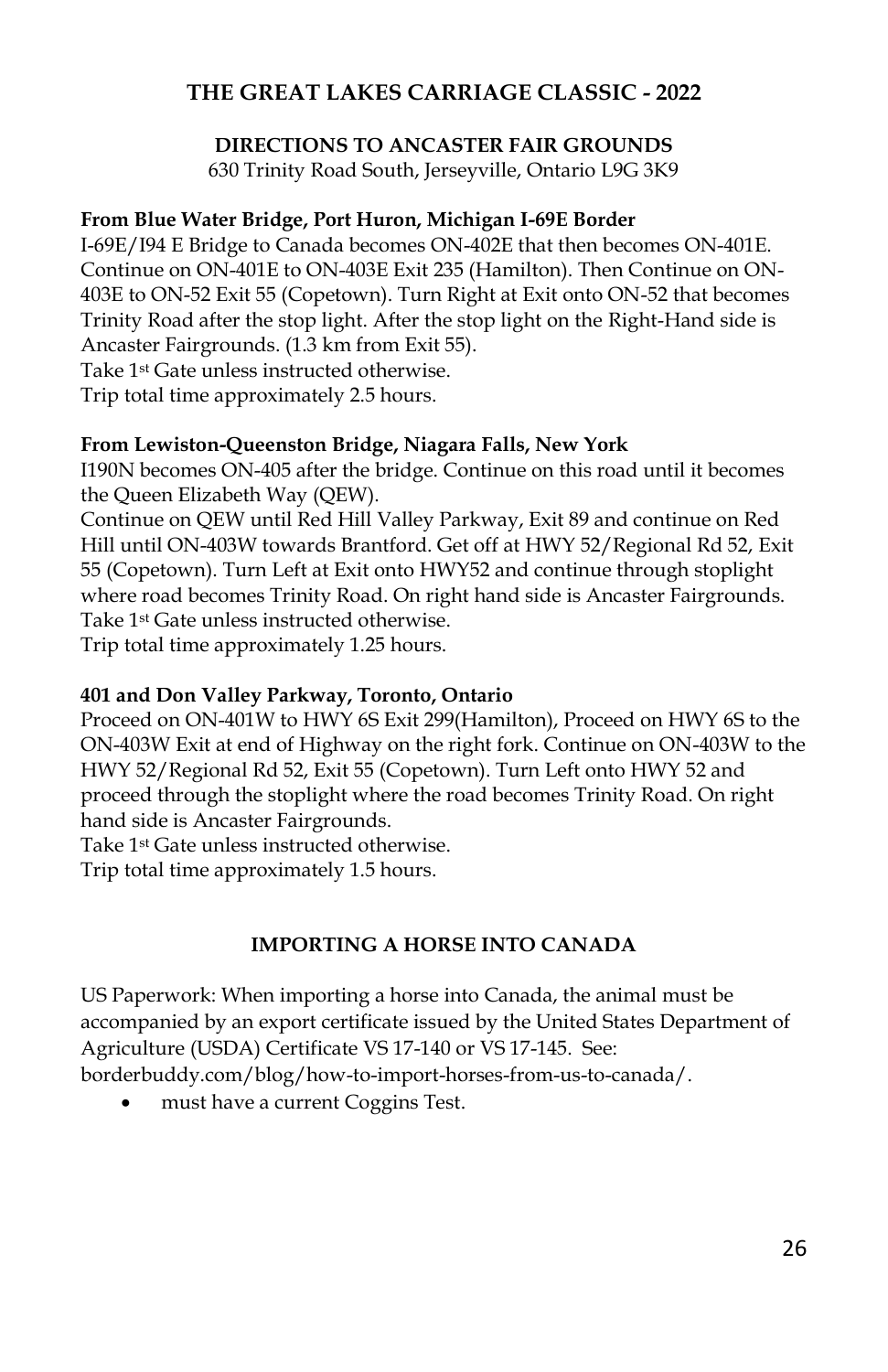#### **CLASS LIST**

### **CLASS Pleasure Turnout**

- 1. Horse
- 2. VSE
- 3. Small Pony
- 4. Large Pony
- 5. Junior
- 6. Pair or Tandem
- 7. Fours
- 8. Para/COOL/SN
- 9. Coach Assisted
- 10. Utility Horse
- 11. Utility VSE/Pony

### **CLASS Pleasure Working**

- 12. Horse
- 13. VSE
- 14. Small Pony
- 15. Large Pony
- 16. Junior
- 17. Pair or Tandem
- 18. Fours
- 19. Para/COOL/SN
- 20. Coach Assisted
- 21. Utility Horse
- 22. Utility VSE/Pony

### **CLASS Pleasure Reinsmanship**

- 23. Horse
- 24. VSE
- 25. Small Pony
- 26. Large Pony
- 27. Junior
- 28. Pair or Tandem
- 29. Fours
- 30. Para/COOL/SN
- 31. Coach Assisted
- 32. Utility Horse
- 33. Utility VSE/Pony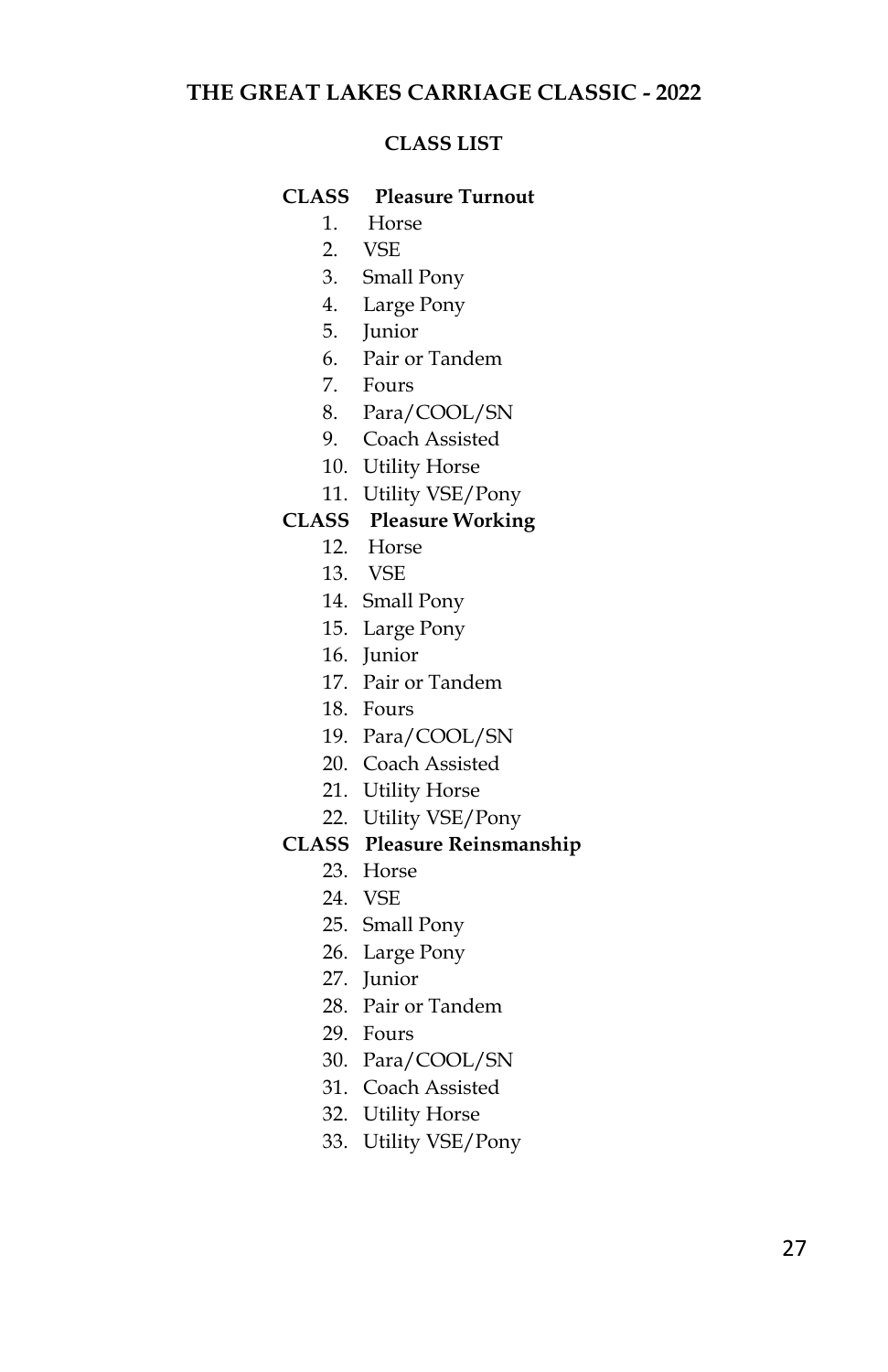*CLASS LIST Continued*

### **CLASS Progressive Obstacle Course**

- 34. Horse
- 35. VSE
- 36. Small Pony
- 37. Large Pony
- 38. Junior
- 39. Pair or Tandem
- 40. Fours
- 41. Para/COOL/SN
- 42. Coach Assisted
- 43. Utility Horse
- 44. Utility VSE/Pony

### **CLASS Timed Obstacle Course**

- 45. Horse
- 46. VSE
- 47. Small Pony
- 48. Large Pony
- 49. Junior
- 50. Pair or Tandem
- 51. Fours
- 52. Para/COOL/SN
- 53. Coach Assisted
- 54. Utility Horse
- 55. Utility VSE/ Pony

#### **CLASS Specialty**

- 56. Carriage Dog
- 57A Costume
- 57B International
- 58. Drive/Ride
- 59. Red Light/Green Light
- 60. Concours d'Elegance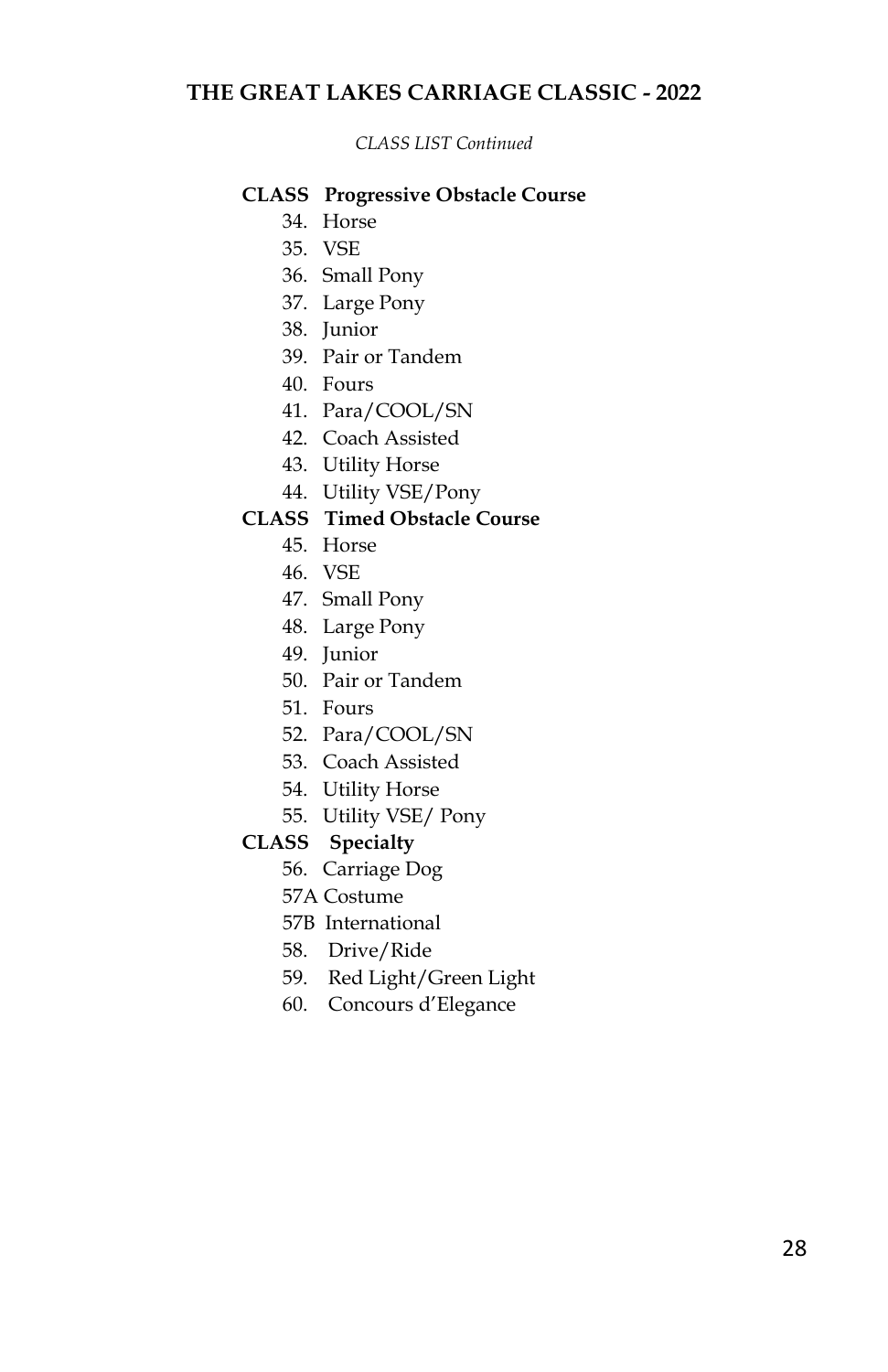### **REGISTRATION BREAKDOWN OF CLASSES & FEES (In Canadian funds, applicable taxes included)**

| Pleasure<br><b>Division</b>        | Class<br>Turnout | Class<br>Working | Class<br>Reinsman-<br>ship | Prog<br>Cones<br>Class | Timed<br>Cones<br>Class |
|------------------------------------|------------------|------------------|----------------------------|------------------------|-------------------------|
| Horse                              | 1                | 12               | 23                         | 34                     | 45                      |
| <b>VSE</b>                         | $\overline{2}$   | 13               | 24                         | 35                     | 46                      |
| Small Pony                         | 3                | 14               | 25                         | 36                     | 47                      |
| Large Pony                         | 4                | 15               | 26                         | 37                     | 48                      |
| Junior                             | 5                | 16               | 27                         | 38                     | 49                      |
| Pair or Tandem                     | 6                | 17               | 28                         | 39                     | 50                      |
| Fours                              | 7                | 18               | 29                         | 40                     | 51                      |
| Para/COOL/SN                       | 8                | 19               | 30                         | 41                     | 52                      |
| Coach Assisted                     | 9                | 20               | 31                         | 42                     | 53                      |
| <b>Utility Vehicle</b><br>Horse    | 10               | 21               | 32                         | 43                     | 54                      |
| <b>Utility Vehicle</b><br>Pony/VSE | 11               | 22               | 33                         | 44                     | 55                      |

**Pleasure Division Entry - 5 classes** - *Circle the appropriate division/s from above* \$150 per pleasure division x #\_\_\_\_\_\_\_\_\_\_\_\_\_ = \$\_\_\_\_\_\_\_\_\_\_\_\_\_\_

 Individual Classes from Pleasure Division Classes - *Circle classes desired* \$35 per class x \_\_\_ class # \_\_\_\_\_\_\_\_\_\_\_\_  $class \#$   $= \$$   $=$   $*$ 

#### **Specialty Classes Entry Fee**

| Circle where appropriate                              |                                                            |                |        |
|-------------------------------------------------------|------------------------------------------------------------|----------------|--------|
| Class 56                                              | Carriage Dog                                               | \$25 per class | $=$ \$ |
| Class $57 \text{ A}$                                  | Costume                                                    | \$25 per class | $=$ \$ |
| Class 57B                                             | International                                              | \$25 per class | $=$ \$ |
| Class 58                                              | Drive/Ride                                                 | \$25 per class | $=$ \$ |
| Class 59                                              | Red Light/Green                                            |                |        |
|                                                       | Light \$15 per entry                                       |                | $=$ \$ |
| Concours D'Elegance (no entry required)<br>Class $60$ |                                                            |                |        |
| Late Entry Fee<br>\$50 per turnout                    |                                                            |                |        |
| Entries accepted up to July 31st.                     |                                                            |                |        |
| *Non showing equine<br>\$50 per equine<br>$=$ \$      |                                                            |                |        |
|                                                       | <i><b>*TOTAL OF ENTRY FEES FOR ALL CLASSES</b></i><br>= \$ |                |        |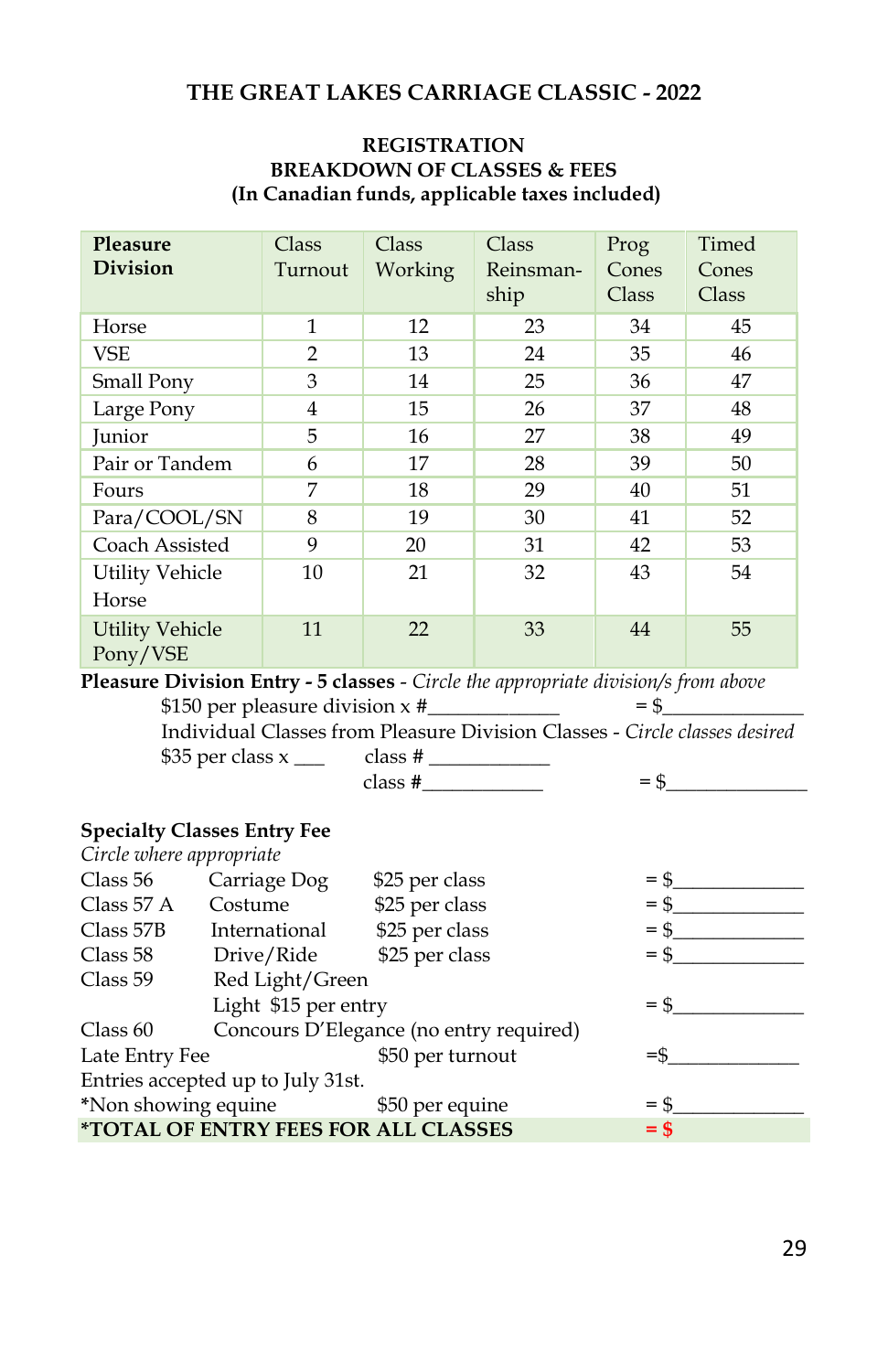### *REGISTRATION Continued BREAKDOWN OF CLASSES & FEES (In Canadian funds, applicable taxes included)*

| <b>Stable Charges</b>                                         |                                                          |           |  |  |
|---------------------------------------------------------------|----------------------------------------------------------|-----------|--|--|
| Stall fees Fri to Mon am $$150 \times #$                      | $=$ \$                                                   |           |  |  |
| Includes 2 bags shavings                                      |                                                          |           |  |  |
| No sharing in stall except if VSE, max 2 per stall            |                                                          |           |  |  |
|                                                               | both VSE must be owned by same owner                     |           |  |  |
| Shavings                                                      | \$8.50 per bag $\times$ # bags _____                     | $=$       |  |  |
| Hay                                                           | \$10 per bale $x \#$ bales______                         | $=$ \$    |  |  |
| Ship in Fee                                                   | \$25 per entry show duration                             | $=$ \$    |  |  |
|                                                               | <b>Campsite</b> RV with power \$150 show duration        |           |  |  |
| $=$ \$<br><b>Campsite</b> RV without power \$50 show duration |                                                          |           |  |  |
|                                                               | <b>Dinner Saturday Night</b> \$50 per ticket $x$ #_____  | $=$ \$    |  |  |
|                                                               | Sunday Box Meal Awards Ceremony require #                | no charge |  |  |
|                                                               | Membership in TCCA \$25-junior, \$35-single, \$40-family |           |  |  |
|                                                               | \$80-farm-applies to driver                              | $=$ \$    |  |  |
| Membership & Waiver forms included                            |                                                          |           |  |  |
|                                                               | <i>*</i> TOTAL STABLE-CAMPSITE-DINNER-MEMBERSHIP = $$$   |           |  |  |
|                                                               |                                                          |           |  |  |

| <b>SUMMARY OF FEES &amp; CHARGES</b> |        |  |  |
|--------------------------------------|--------|--|--|
| <b>ENTRY FEES</b>                    | $=$    |  |  |
| STABLE-CAMPSITE-DINNER-MEMBERSHIP    | $=$ \$ |  |  |
| <b>TOTAL PAYMENT DUE</b>             | =s     |  |  |
| See Payment Options on the Last Page |        |  |  |

| NOTE 1 of 5 | The show committee reserves the right to combine or cancel<br>classes if less than 3 entries received in any of the listed classes.                                                                                                                         |
|-------------|-------------------------------------------------------------------------------------------------------------------------------------------------------------------------------------------------------------------------------------------------------------|
| NOTE 2 of 5 | Non showing equine must wear their number at all times while<br>on the show grounds. *                                                                                                                                                                      |
| NOTE 3 of 5 | Stabling deposit is mandatory for cleanup of stalls and<br>campsites. \$75 Deposit is to be made by cheque payable to: Tri-<br>County Carriage Association. Your cheque will be returned to<br>you post satisfactory inspection and prior to your departure |
| NOTE 4 of 5 | Closure date for entries is 16th of July 2022<br>Late Entry Charge Is \$50 per Turnout will be applied from<br>July 17th to July 31st                                                                                                                       |
| NOTE 5 of 5 | Overnight Equines on the grounds, must be stalled indoors.                                                                                                                                                                                                  |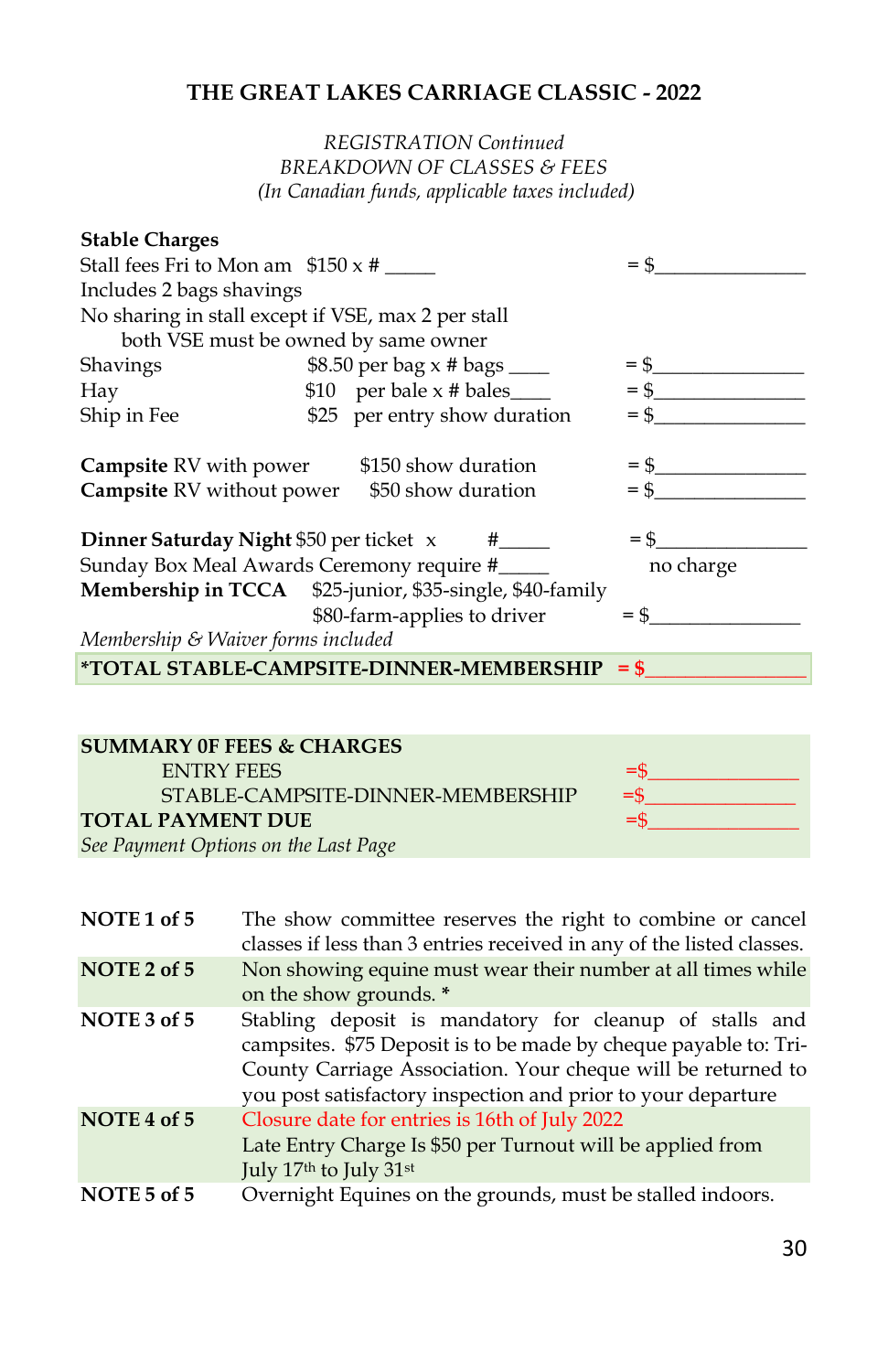# **THE GREAT LAKES CARRIAGE CLASSIC - 2022 TRI-COUNTY CARRIAGE ASSOCIATION MEMBERSHIP FORM**

VOTING ELIGIBILITY - MUST HAVE BEEN A MEMBER IN THE PREVIOUS YEAR

- $\Box$  Individual  $\qquad$  \$35.00
- $\Box$  Family \$40.00
- Farm \$80.00 family member +4 named farm drivers
	- $\gamma$  Youth\* \$25.00

 *(\*21 years of age or under as of January 01, 2022)*

### **RETURN TO**

Karen McCrae, Membership, 129 Duke Street, Parkhill ON N0M 2K0 Phone 519-494-5228 Email [kbosi211@gmail.co](mailto:mclje22.trail524@gmail.com)m Payment by either of these three methods:

- PayPal (credit card payment)
- E-transfer to treasurer@tricountycarriage.com mail cheque payable to Tri-County Carriage Association c/o Karen McCrae – address above

**\*Member - Primary Adult**

*\_\_\_\_\_\_\_\_\_\_\_\_\_\_\_\_\_\_\_\_\_\_\_\_\_\_\_\_\_\_\_\_\_\_\_\_\_\_\_\_\_\_\_\_\_\_\_\_\_\_\_\_\_\_\_\_\_\_\_\_\_\_\_\_\_\_\_\_\_\_\_\_ name first & last*

# \***Member – Secondary Adult**

name *first & last* **\*Farm / Business Name**

\*Address

City & Postal Code

\*EMAIL

\*Telephone Cell

### **\*ADDITIONAL FAMILY MEMBERS** & their 2 children; children to be 21 years of age or under as of January 1, 2021 - family address)

| Name | first $\mathcal S$ last | age of child |
|------|-------------------------|--------------|
|      |                         |              |
| Name | first & last            | age of child |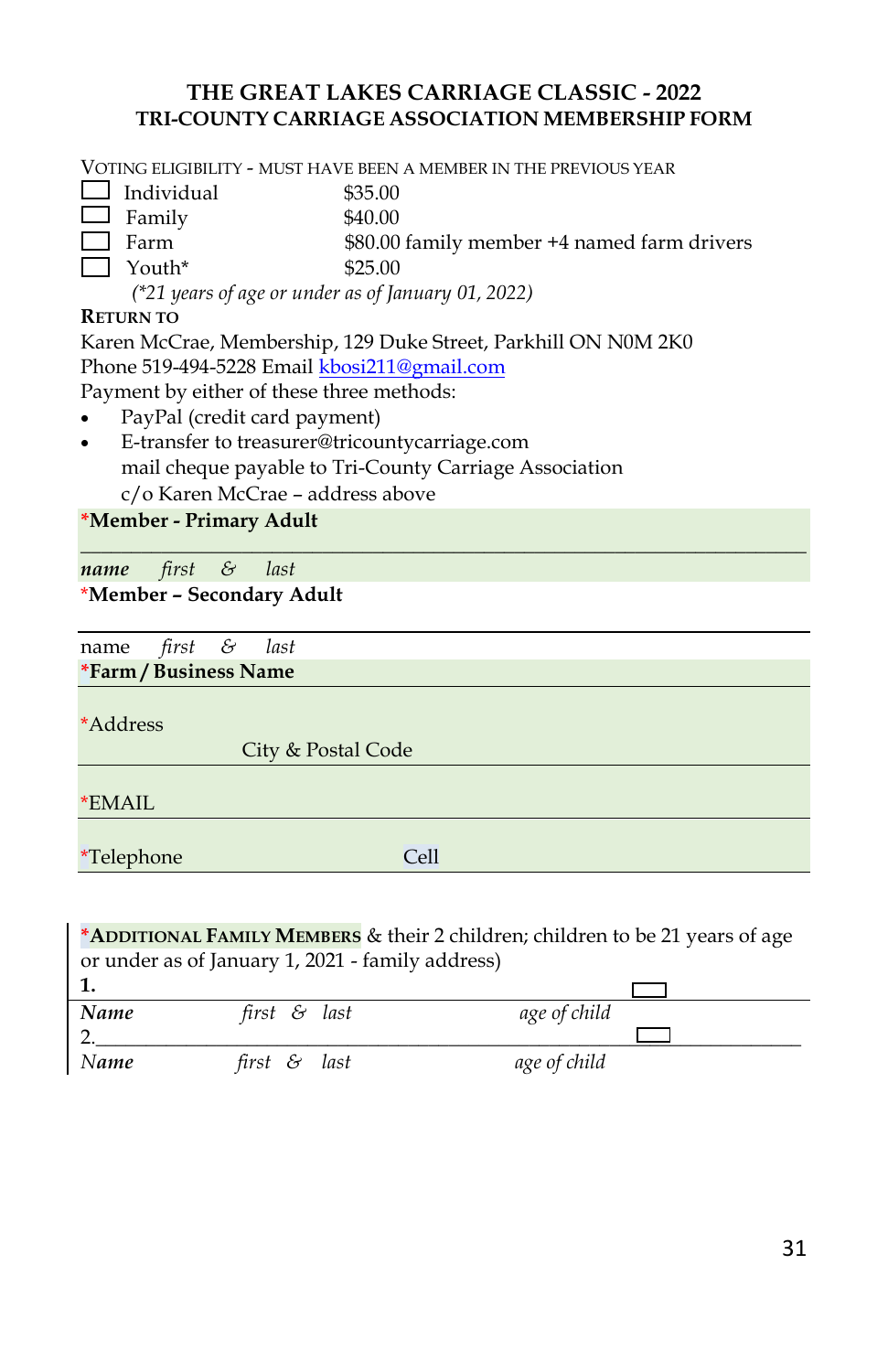*TRI-COUNTY CARRIAGE ASSOCIATION MEMBERSHIP FORM Continued*

| $FARM$ Driver(s)* #1 |                                                        |
|----------------------|--------------------------------------------------------|
|                      |                                                        |
|                      | #3                                                     |
|                      | #4                                                     |
|                      | <b>Names</b> - first $\mathcal{E}$ last of each person |

*\*Farm Category attached to a family membership for the year. Each person listed may drive only equines owned by the assigned Family Member and are not interchangeable within a membership year.*

#### **INSURANCE REQUIREMENTS**

From the 1st of January 2017 forward, all **Canadian** drivers participating in Tri-County Carriage Association's events including shows, clinics and social drives are required to produce proof of 'current' liability insurance coverage of a minimum of \$2,000,000.00 (two million dollars) or an Ontario Equestrian (OE) membership. **All others** bear the responsibility to ensure they have adequate and current insurance coverage.

**ONTARIO EQUESTRIAN (OE) Member # OR NAME OF INSURANCE PROVIDER**

#### **IMPORTANT NOTES**

\* Privacy - PIPEDA

Please be aware that TCCA is a not-for-profit association with the goals of promoting opportunities to enjoy driving, collecting (preserving/restoring/maintaining) equine drawn vehicles of all types, support worthwhile activities for driving members, provide education and to encourage family participation. As per the requirements of the Personal Information Protection and Electronic Documents Act (PIPEDA), your information is not for rent, lease, or otherwise sold. The information is protected from unauthorized access and use as your privacy is valued. Your information is collected for the express purposes of administering the TCCA membership program, send newsletters and sundry announcements of interest to the carriage driving community, plan and communicate upcoming events, and publish to members only, the annual association membership. Completing this form and affixing your signature is clear consent for TCCA to use the information for these purposes.

\* Voting eligibility – must have been a member in the previous year.

\*I/we give permissions - to Tri-County Carriage Association to use photos taken at an event for purposes of publications & postings on the TCCA web site and Facebook. If otherwise, please indicate YES\_\_\_\_\_\_\_\_\_\_\_\_ NO\_ **\*SIGNATURE OF PRIMARY MEMBER DATE**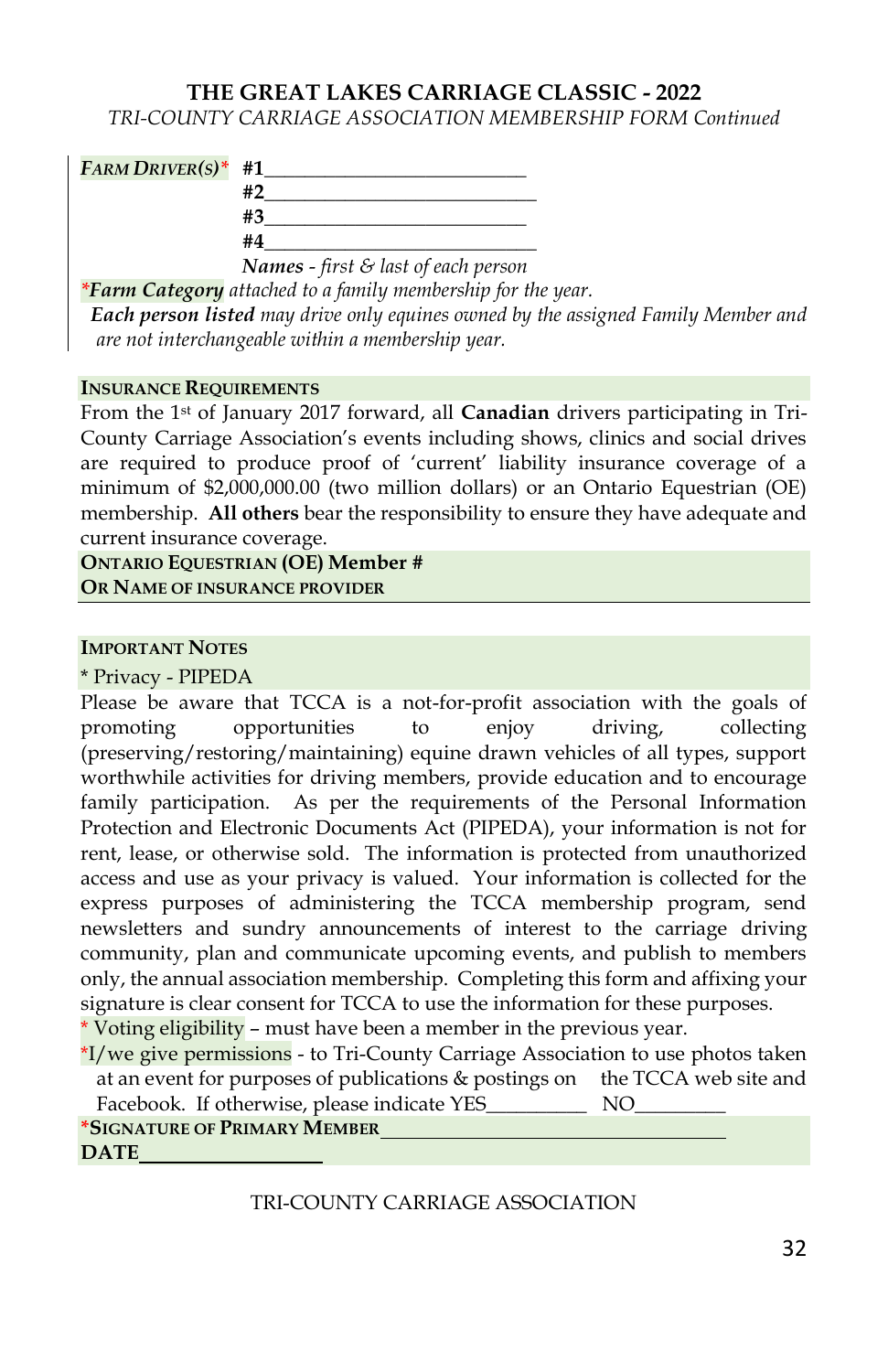RELEASE AND ACCEPTANCE OF RISK FORM FOR 2022 - READ IT CAREFULLY.

\*I am completing and signing this Release and Acceptance of Risk Form in exchange for being permitted to participate in equine carriage driving and riding and other activities organized by or on behalf of Tri-County Carriage Association.

### **\*ACKNOWLEDGEMENT OF RISK:**

I acknowledge that activities involving equine, related equipment and surroundings involve a high risk of injury and/or death, and that the sport of carriage driving and riding, is a high risk sport and that I am participating at my own risk and in full knowledge that there are significant risks involved in working with and around equine, related equipment and surroundings, including but not limited to the risks posed by my equine, other equine, other drivers and riders, my own abilities, equipment, other animals and the terrain being driven. I further acknowledge that there is a risk that an accident could occur and result in serious injury or death to me, other people and my equine or in serious damage to property. I acknowledge that I am responsible or my own safety during my participation in Tri-County Association activities, and that no one else who is participating in these activities has a responsibility to protect me. **\*RELEASE AND ACCEPTANCE OF RISK:**

In consideration of being allowed to participate, I hereby assume all risk, for myself, my heirs, guardians, and legal representatives. I grant a full and final release to, and agree not to make or bring any claim of any kind against Tri-County Carriage Association, its officers, directors, members, employees, volunteers, guests, any land owners, land holders or other persons making property available to the Tri-County Carriage Association and all of their successors and assigns, for any injury, including death, to me or any damage to my property, or to the property of others in my care, custody or control, whether from anyone's negligence or not, or any other cause arising out of my participation in these dangerous carriage driving and riding or related activities scheduled now or in the future.

**\*I CONFIRM:**

- That this Release and Acceptance of Risk is intended in part for the benefit of the third parties listed above, who, despite not being signatories to this Release and Acceptance, are entitled to rely upon and enforce this Release and Acceptance as though they were contractual parties to it.
- This Release and Acceptance applies not only to my participation in activities on or about the day it is signed, but also to my participation in carriage driving and riding and other activities organized by Tri-County Carriage Association.

*(Continued next page)*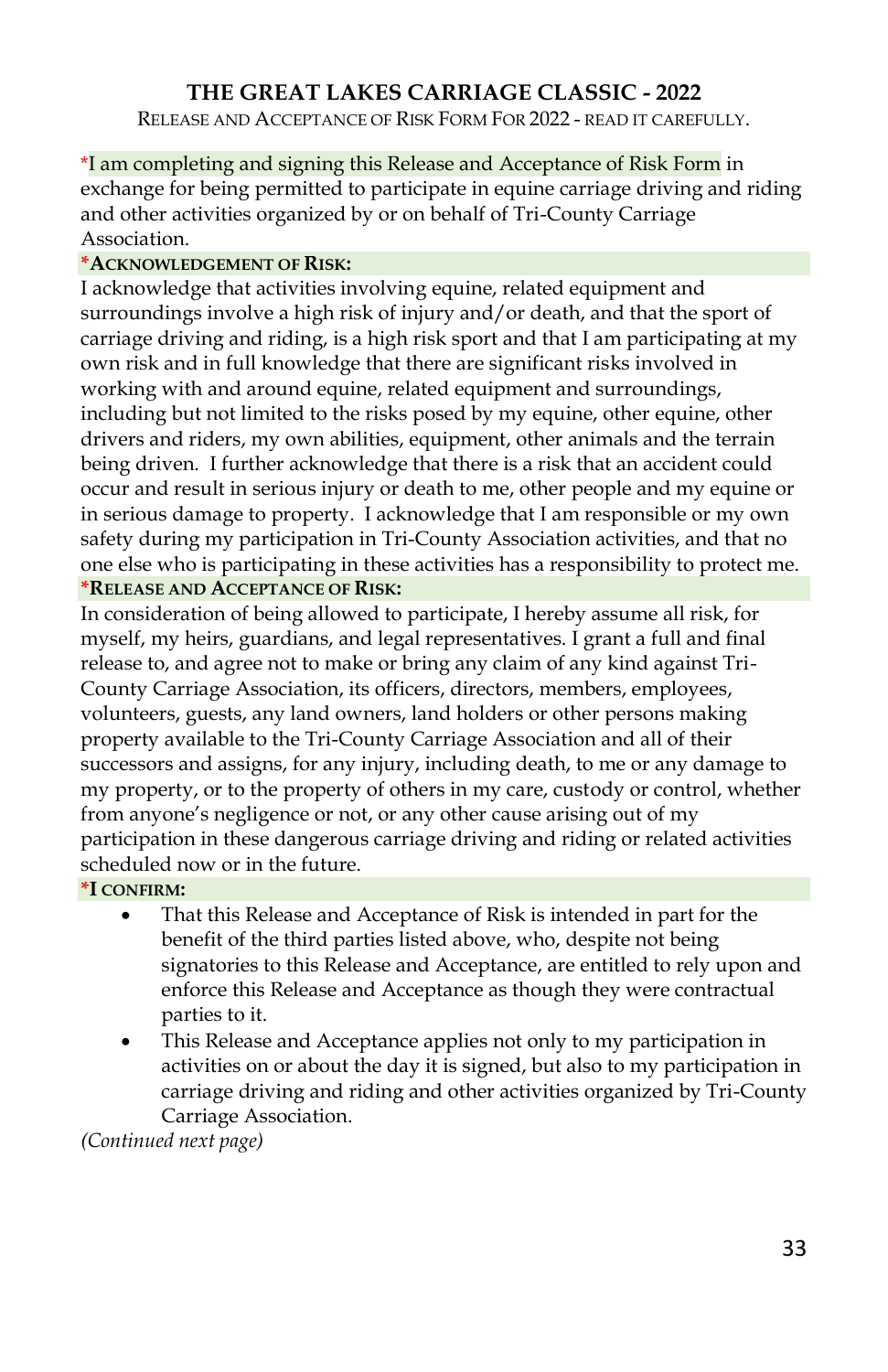*TRI-COUNTY CARRIAGE ASSOCIATION Continued RELEASE AND ACCEPTANCE OF RISK FORM FOR 2022 - READ IT CAREFULLY.*

|         | *Signature (select one):                  |                                                                                                                                                                                                                         |
|---------|-------------------------------------------|-------------------------------------------------------------------------------------------------------------------------------------------------------------------------------------------------------------------------|
|         |                                           | I hereby declare that I am of legal age and have read and fully understand<br>and agree to the terms and conditions stated herein and that it is binding<br>upon my heirs, executors and assigns.                       |
| $\star$ | where indicated below.                    | I am under the age of 18 years. My parent or guardian has also signed                                                                                                                                                   |
|         | insurance coverage.                       | By signing and/or submitting this document I agree that TCCA may use<br>photographs of those addressed in this release for TCCA's purposes. I<br>also understand that it is my responsibility to have obtained adequate |
|         |                                           |                                                                                                                                                                                                                         |
|         |                                           | *PARTICIPANT'S SIGNATURE                                                                                                                                                                                                |
|         |                                           |                                                                                                                                                                                                                         |
|         | $*$ CITY $\_\_\_\_\_\_\_\_\_\_\_\_\_\_\_$ | POSTAL CODE                                                                                                                                                                                                             |
|         |                                           |                                                                                                                                                                                                                         |
|         |                                           | OE#<br>IF APPLICABLE                                                                                                                                                                                                    |
|         | *EMERGENCY CONTACT #                      |                                                                                                                                                                                                                         |
|         | *STABLE CONTACT #                         |                                                                                                                                                                                                                         |

#### **PARENT/GUARDIAN SIGNATURE (AS APPLICABLE)**

\*\_\_\_\_\_ I am the parent or guardian of the participant who is under or over the age of 18 years of age when a Guardian is required. I have read and fully understand and agree to the terms and conditions stated above, as they relate to the participant, and I agree on behalf of the participant that the terms and conditions are binding upon the participant and the participant's heirs, executors and assigns. My signature below and submission of this document signifies my intention to grant the Release and Acceptance of Risk described above on behalf of the participant, and I acknowledge the risks to the participant described above. *(Continued next page)*